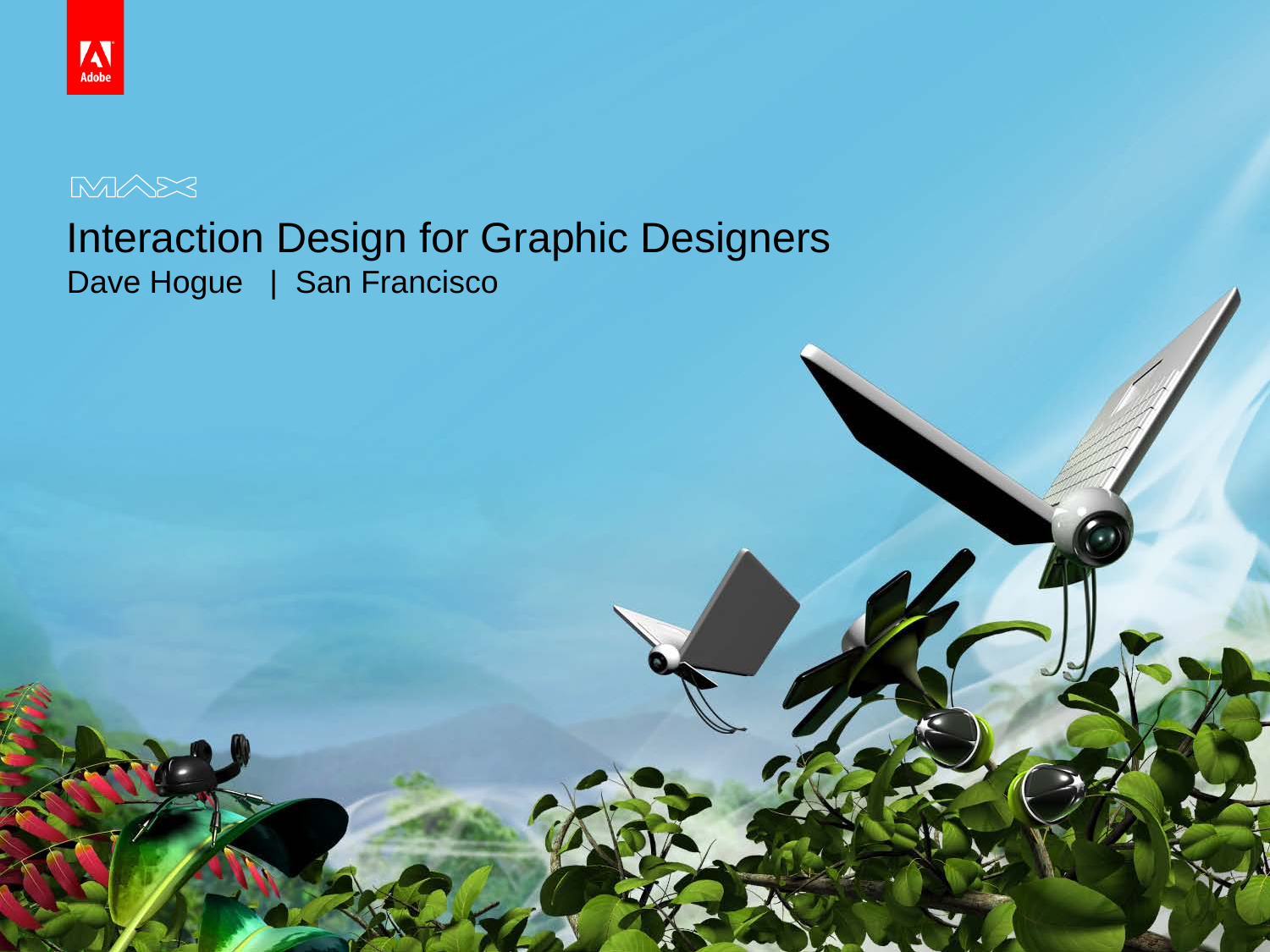

#### I am...

- David M. Hogue, Ph.D.
	- **Please call me Dave**
- Applied Psychologist
	- And adjunct professor (SFSU Multimedia Studies)
- Vice President of Interaction Design
	- Fluid in San Francisco (www.Fluid.com)
- Designer
	- **Information and interaction design**
	- Not a visual or graphic designer

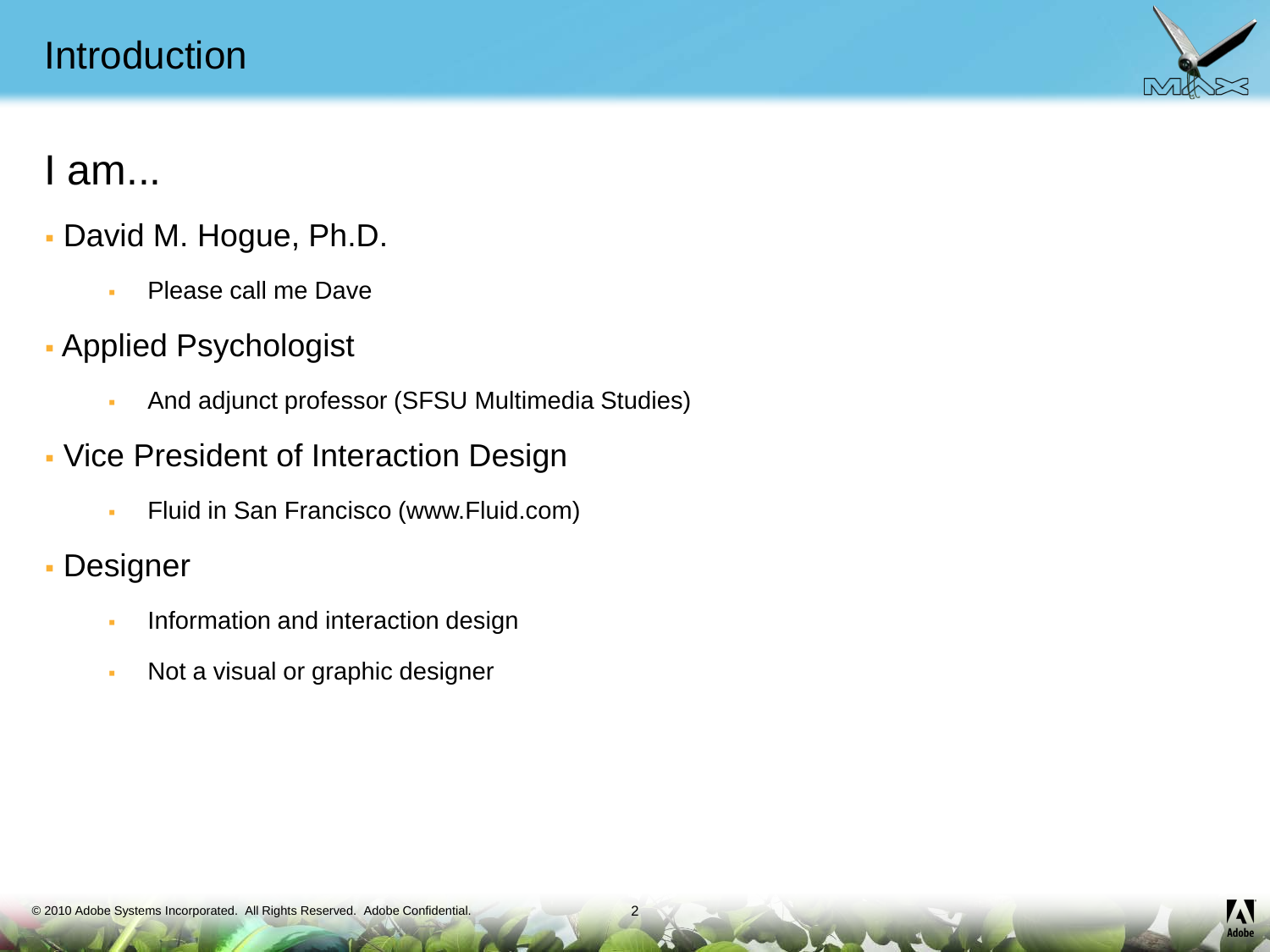

A list of the web sites shown here today as examples is available at:

# <http://www.idux.com/>

Due to the dynamic and ever-changing nature of the web, the versions of the sites and pages shown here today can and will change (probably by the time you leave this room and start surfing…), and because we are interested in interactivity, a static screenshot is of little value when demonstrating how a web site behaves.

Learn these principles, and you will always be able to find examples (good or bad.)

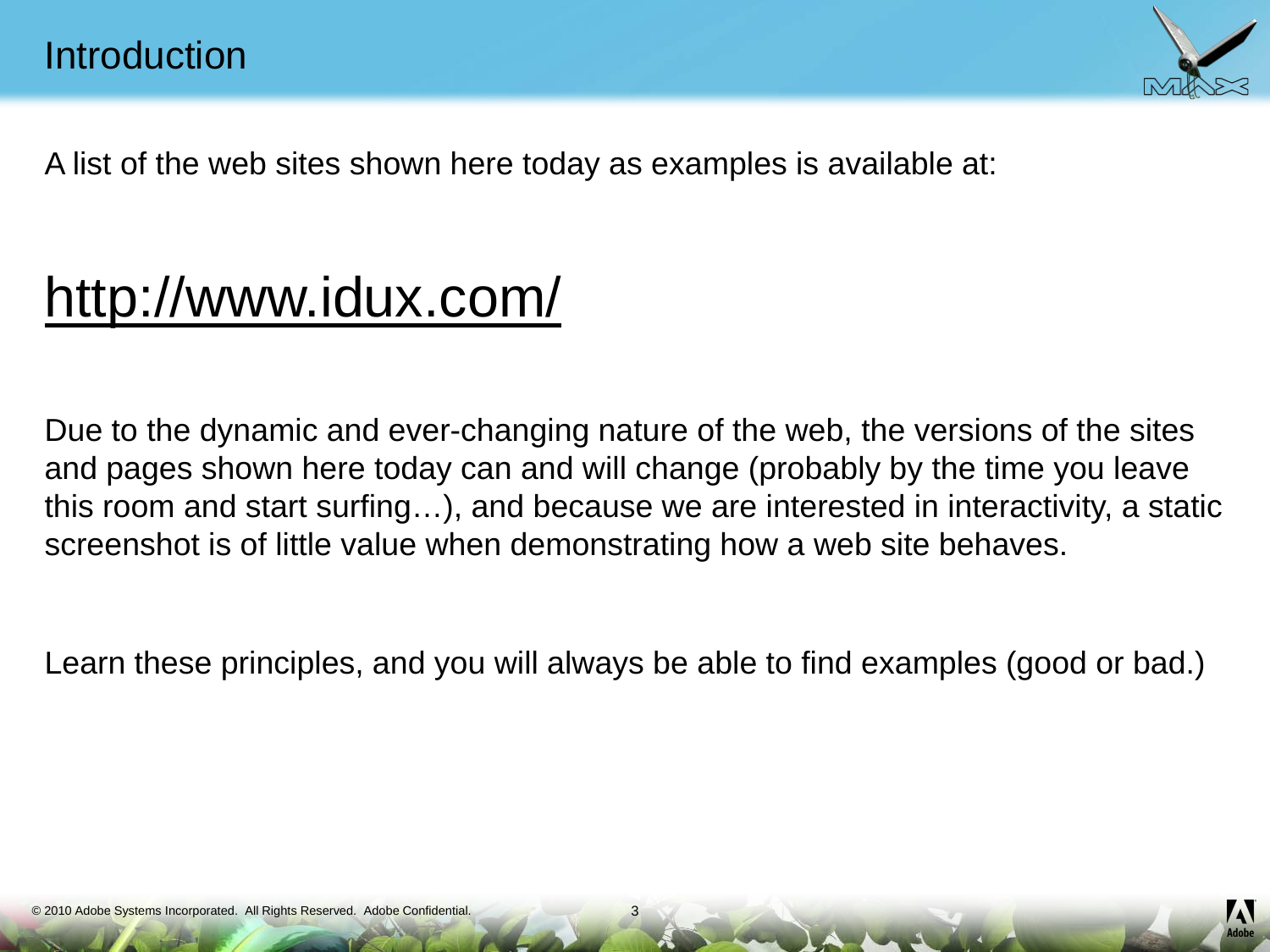

- The Interaction Design Association IXDA says:
	- Interaction Design defines the structure and behavior of interactive systems.
	- Interaction Design strives to create meaningful relationships between people and the products and services that they use, from computers to mobile devices to appliances and beyond.
	- Interaction design is grounded in an understanding of real users (goals, tasks, experiences, needs, and wants) and balances these needs with business goals and technological capabilities.
	- Good interaction design:
		- effectively communicates a system's interactivity and functionality,
		- defines behaviors that communicate a system's responses to user interactions,

- reveals both simple and complex workflows,
- informs users about system state changes, and
- prevents user error.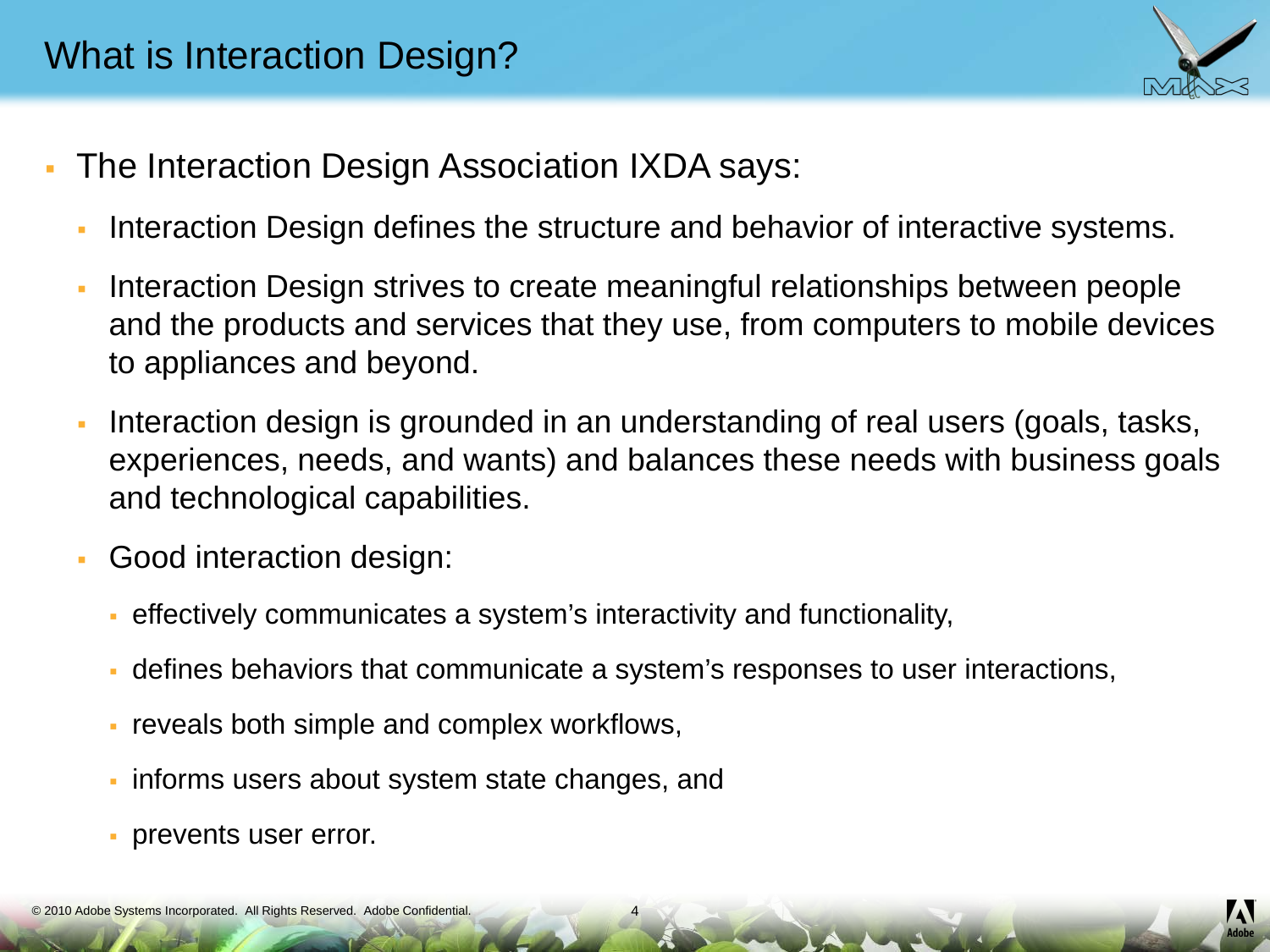### What is Interaction Design?



| <b>Invite</b>                                                                            | Explorable                                                  | Hovel<br><b>Consistent</b>              | nput Mechanisms                                      | Mouse                  | <b>Conceal / Reveal</b><br>rack<br>State  | <b>Context</b>                                                     |                                                        | <b>Credibility</b>                                          | မ္တ<br>nga<br>Ш<br><b>Feedback</b>                                                 | <b>Kiosk</b>                                         |
|------------------------------------------------------------------------------------------|-------------------------------------------------------------|-----------------------------------------|------------------------------------------------------|------------------------|-------------------------------------------|--------------------------------------------------------------------|--------------------------------------------------------|-------------------------------------------------------------|------------------------------------------------------------------------------------|------------------------------------------------------|
| <b>Perceived Affordance</b><br>Intuitive<br><b>Tap</b><br>ransition<br><b>Efficiency</b> | <b>Metaphor</b><br>Design<br>Contingency<br>Direct<br>ction | Anticipati<br><b>Touch</b><br>Learnable | Error Prevention<br>Trust<br><b>Locus of Control</b> | Action<br>rrespondence | <b>Sense of Place</b><br>Use<br>ð<br>Ease | <b>Predictable</b><br>estures<br><b>Autonomy</b><br>观<br>epea<br>ミ | ognitiv<br>$\overline{\mathbf{D}}$<br>peo <sub>T</sub> | Scent of Information<br>Mental Model<br>ഗ<br><b>Visible</b> | <b>NB</b><br>Fitt's<br><b>Accessibility</b><br>Meyer's<br>Law<br><b>Validation</b> | <b>Click</b><br><b>Mobile</b><br>atency<br>Reduction |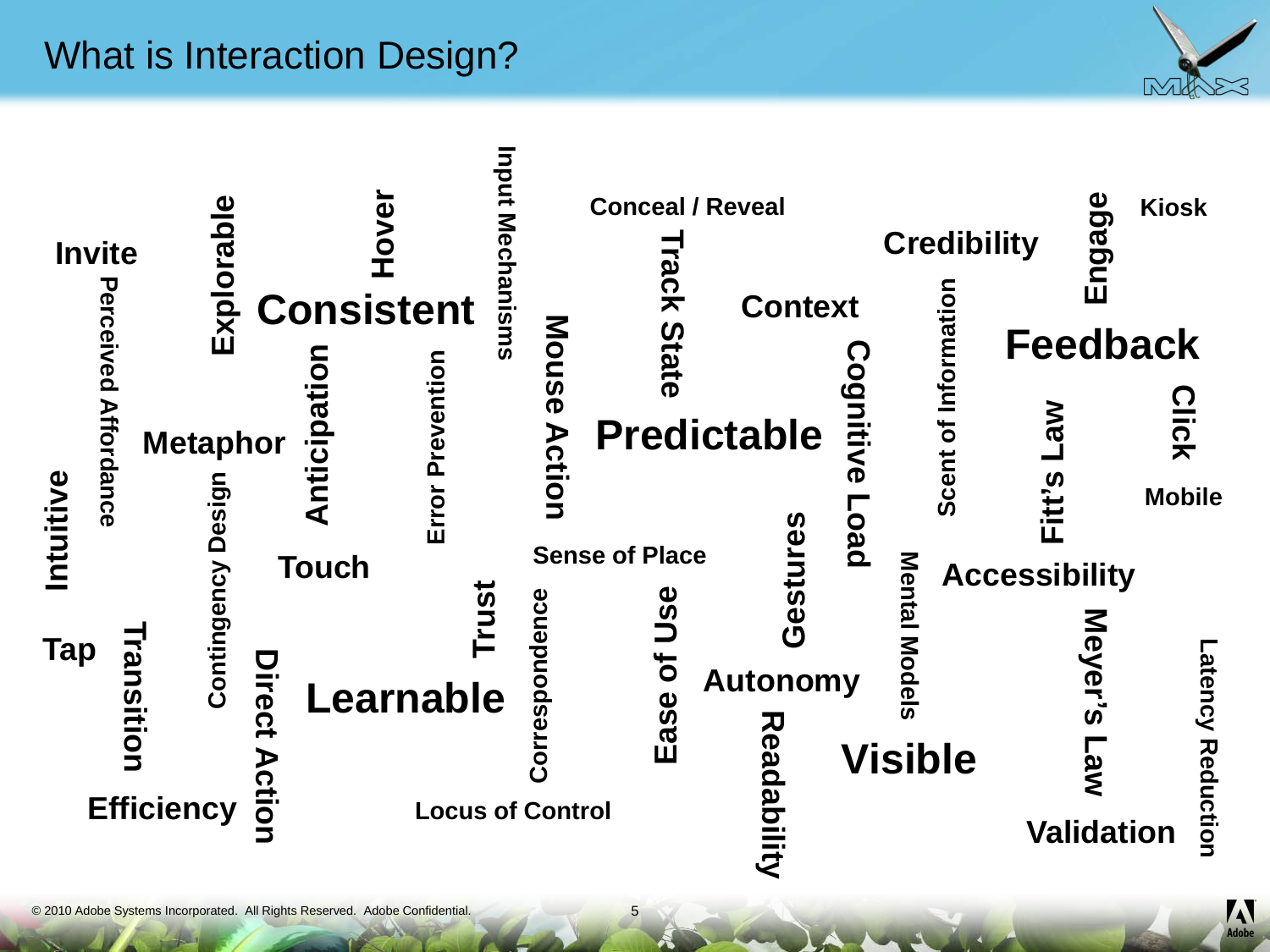#### What is Interaction Design?





6

 $\sim 4/4$ 

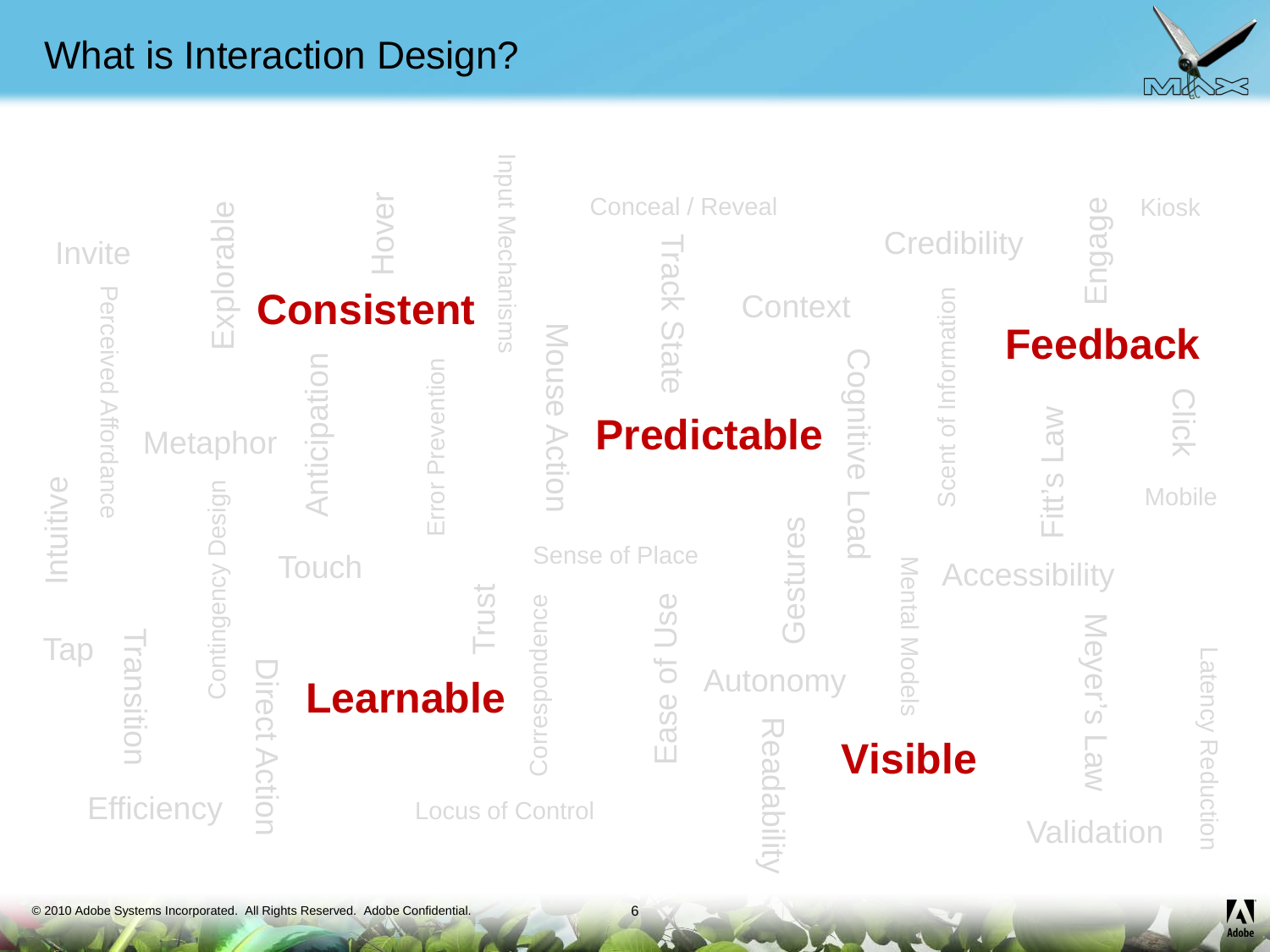

*"Do not be different just to be different. Be different when it is better."*

- People are sensitive to change differences can be used to draw attention when you want people to shift their focus, but they can also cause distraction.
- When visitors start asking why something is the way it is or why it is different, they are focused on the interface and not on the content or the experience.
	- Components with similar behavior should have a similar appearance.
	- Components with different behavior should have a different appearance.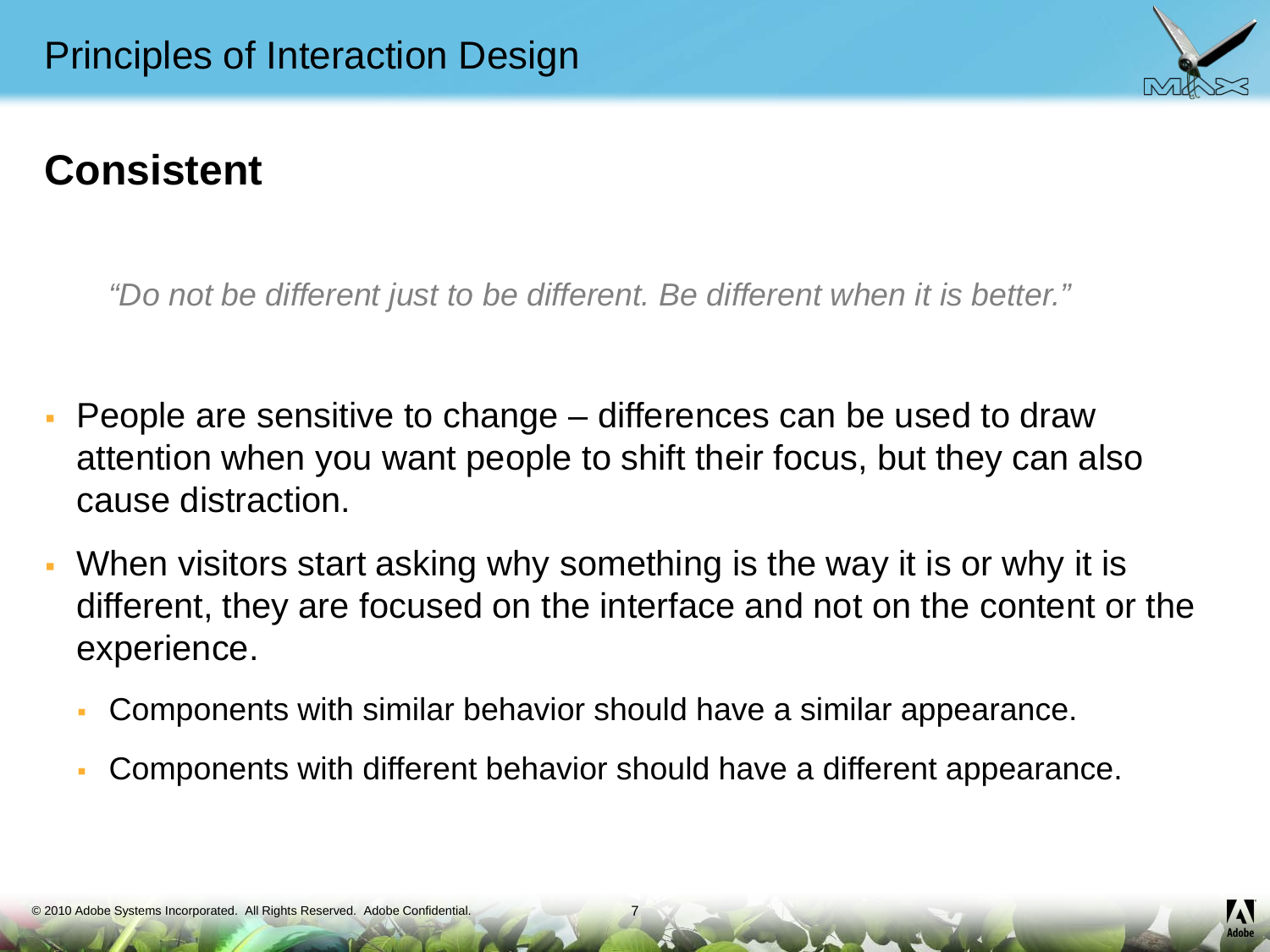

 Changes in appearance can attract attention. Be detailed oriented with your design, because sloppy design can be distracting (and inattention to detail reduces credibility and trust.)

- Color and pattern (e.g., file optimization and color shifts)
- Size, proportion, and rotation (e.g., scaling and skewing)
- Shape (e.g., rounded corners, glows, and shadows)
- Alignment (e.g., design with grid and guides)
- Typography (e.g., font face, size, leading, kerning / tracking)
- Visibility (e.g., avoid appearing and disappearing elements)

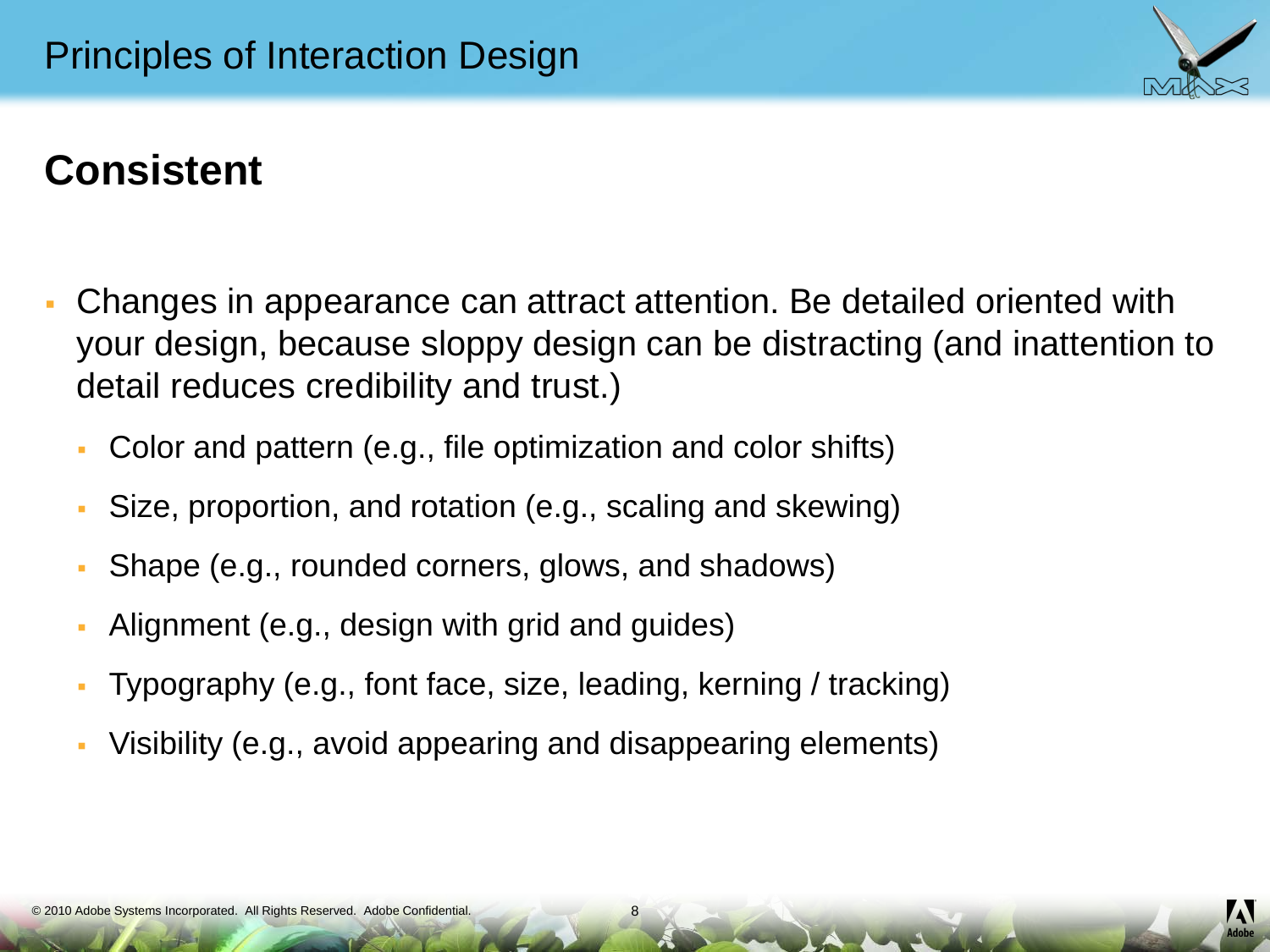

- **Behavior** 
	- Transitions, rollovers, tooltips, and hop-ups should behave consistently.
	- Leverage the visitor's prior experience to make the site or application easier to use.
- Voice
	- Labels and nomenclature should be the same throughout. Different labels lead people to expect different information or outcomes.
	- Content should have a stable and consistent style.
	- Imagery including photos, illustrations, and iconography should have a stable and consistent style.

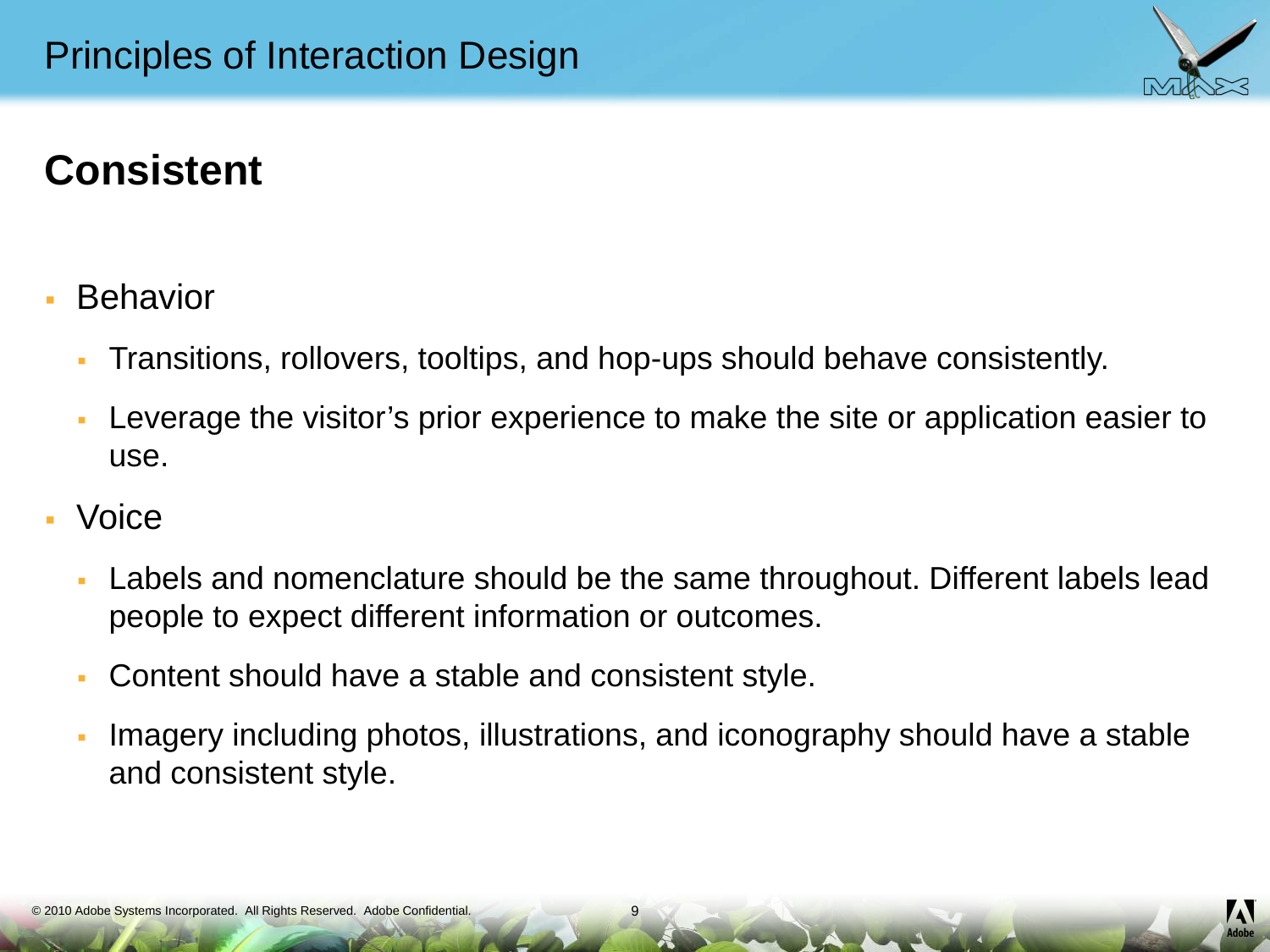- Design Patterns [\(http://patterntap.com/](http://patterntap.com/))
	- A reusable solution to a recurring problem.
	- The content may change, but the interaction and process remains the same.
	- Interactions and outcomes become consistent (and predictable.)
- Anti-Patterns
	- Commonly used but ineffective or counterproductive (kludge, bloat, cobble, and workaround.)
- Dark Patterns (<http://wiki.darkpatterns.org/>)
	- Intentionally mislead a visitor to perform an action they would not otherwise perform or to make a choice they would not otherwise choose.

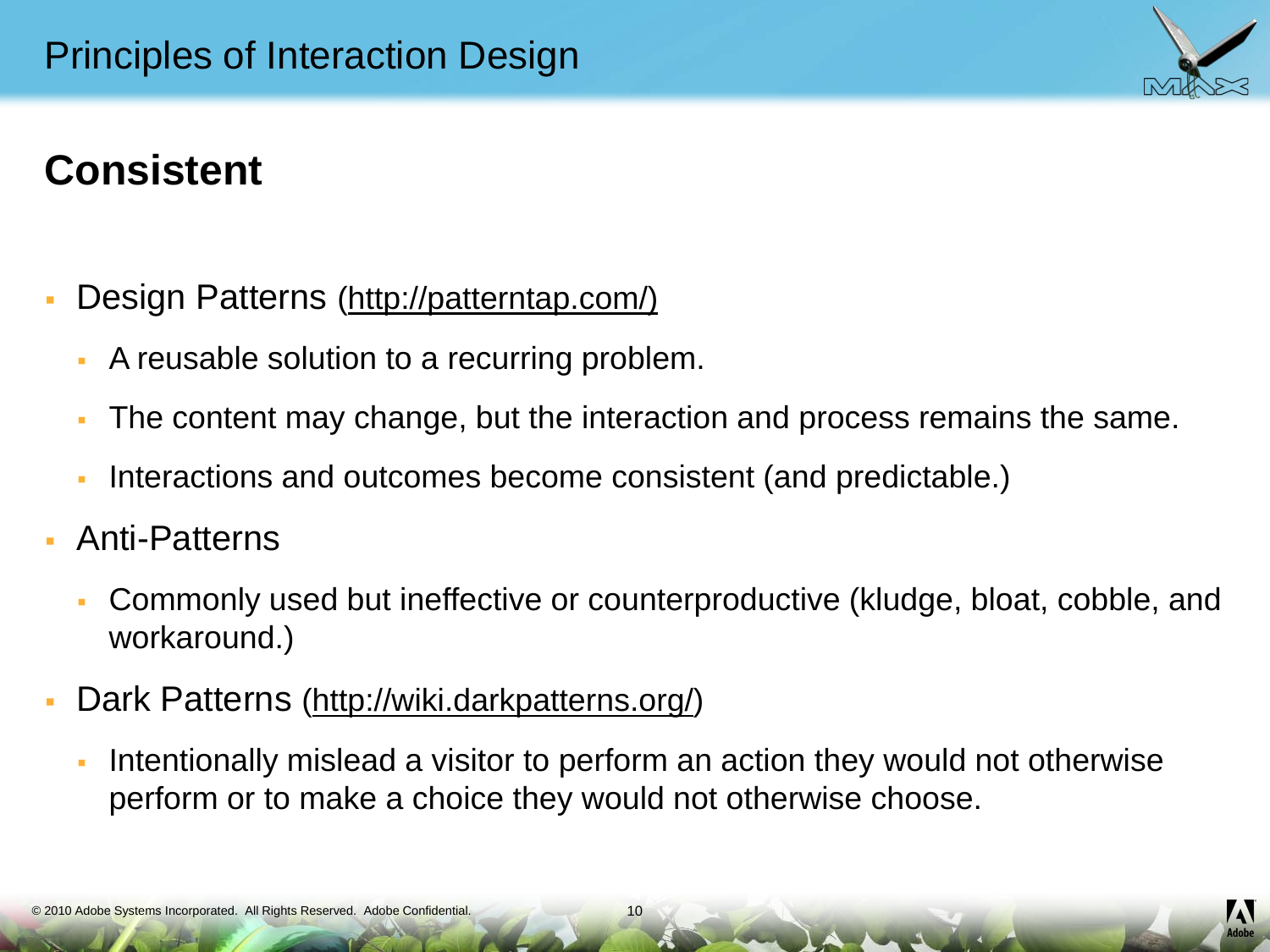

- You cannot invite interaction and engage visitors with your design if visitors are not aware that the opportunity to interact exists.
	- Hidden interactions decrease usability and efficiency.
	- Do not make your visitors and customers search for interactions when they need to complete a task.
- Discoverability should not involve luck or chance people should be able to presume, deduce, or infer that an opportunity to interact is available.

11

 Use content hinting and avoid "false bottoms" when more content and interactivity exists below the fold or beyond the visible space.

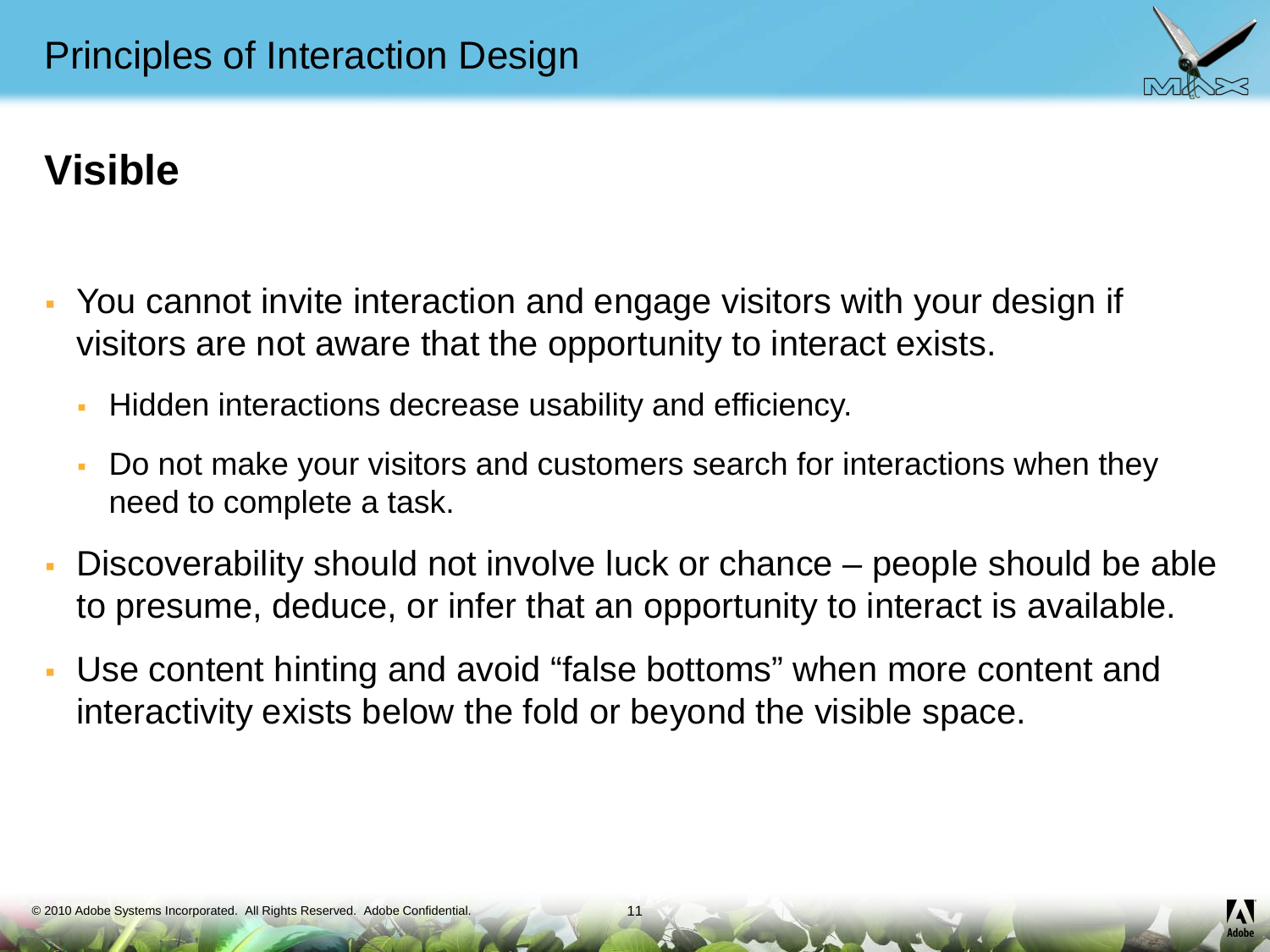

- Click and Tap
	- People are click-happy they will attempt interaction with anything that could possibly be clickable or touchable.
	- Standard interface components such as hyperlinks, buttons, thumbnails, and scrollbars are understood to be interactive.
	- Different text color and decoration, 3D and depth, and icons invite interaction.
- Touch and Gestures
	- There is no hover for touch screens.
	- Consider the lefties of the world by making interfaces "reversible."
	- Do not make people reach over the interface and obstruct their view.

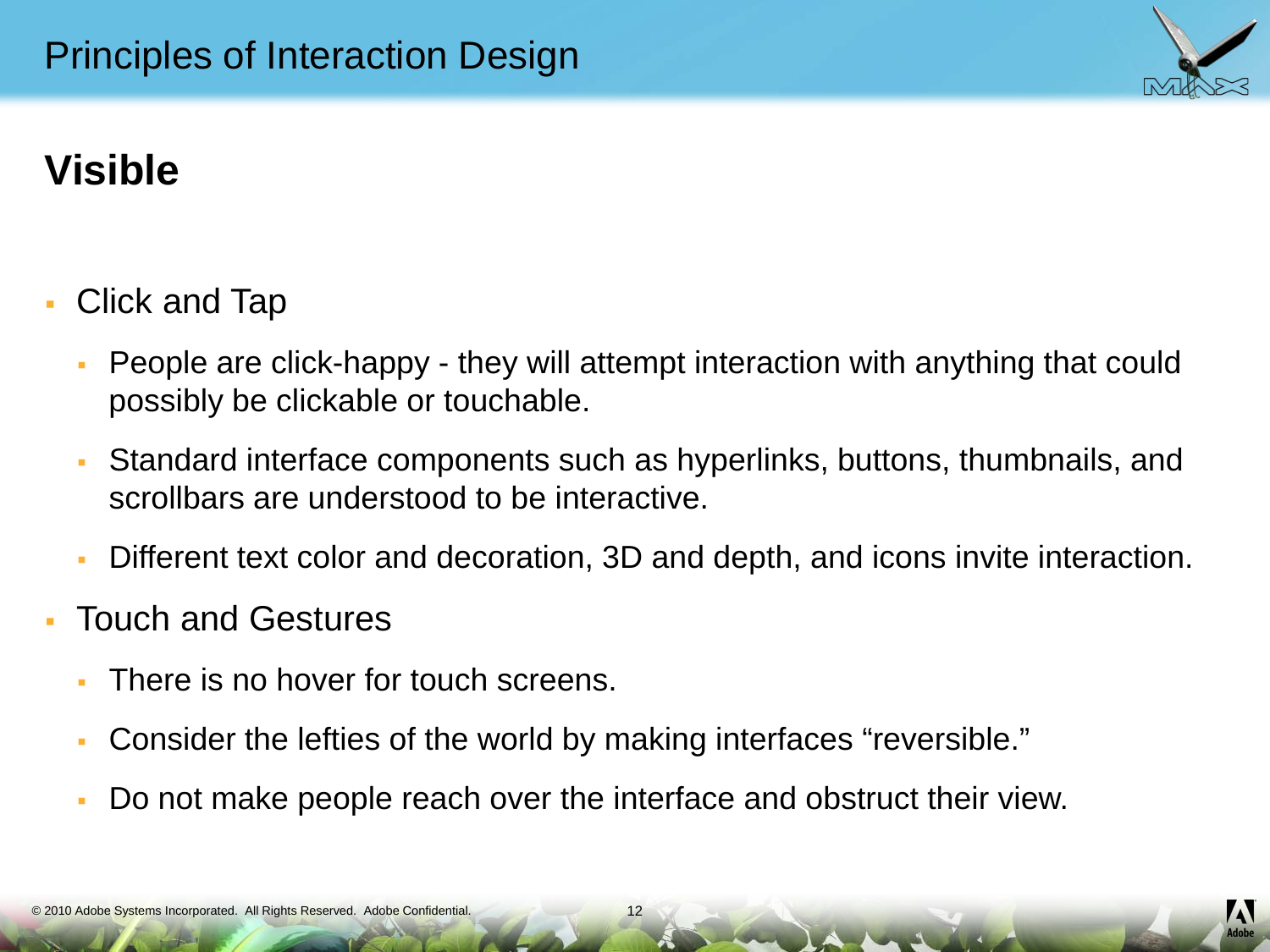- Drag and Drop
	- Indicate what can be dragged.
	- Use ghosting during movement.
	- Indicate where objects can and can not be dropped.
- Open / Close (or Hide / Show)
	- Indicate when more content is available.
	- Use adaptive layouts:
		- Pages and columns change height (or width) in a liquid way.
		- Layers appear above the main page content.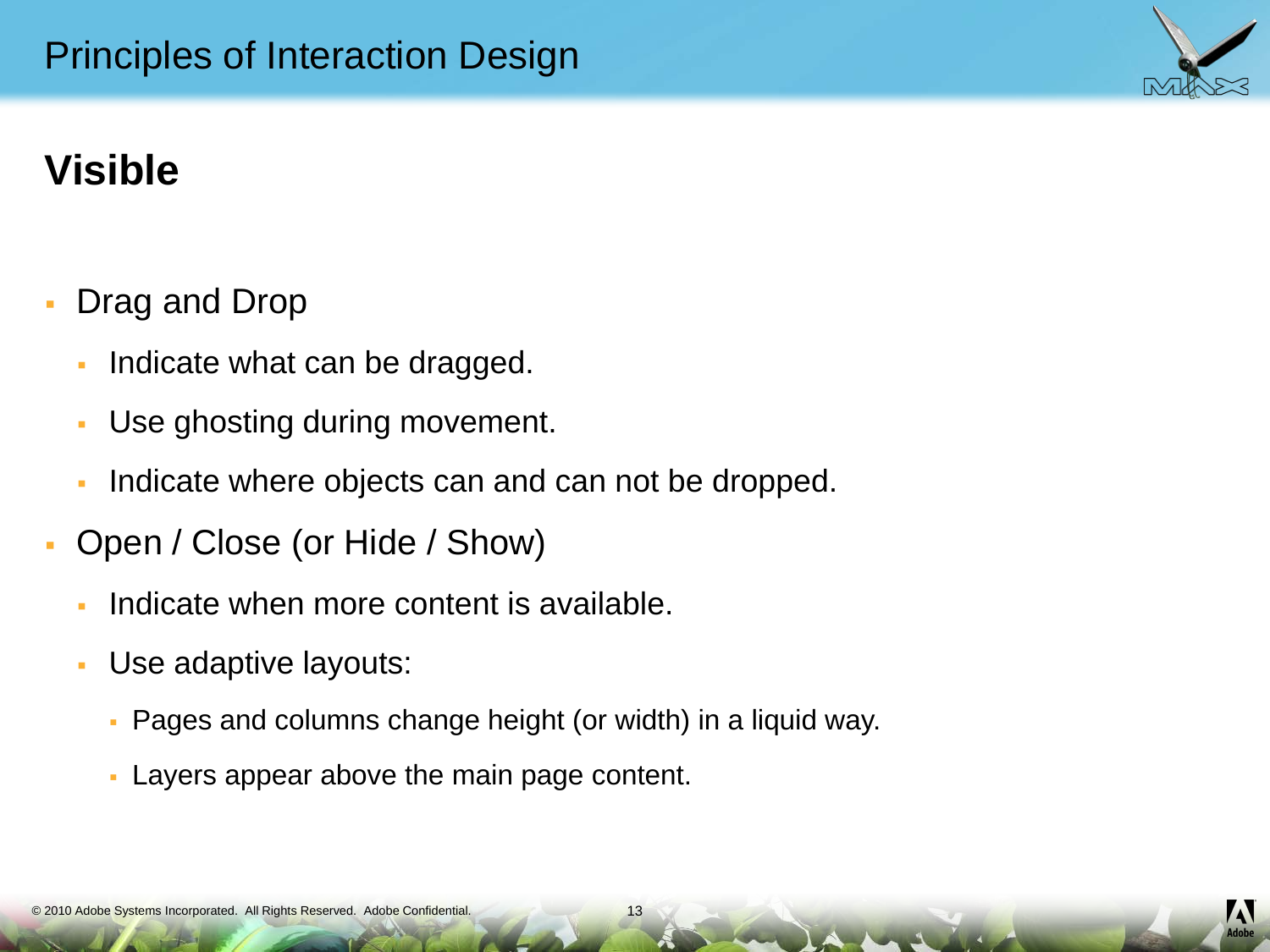

- Games and "Easter Eggs" are special situations
	- If visitors know that searching for interactions is part of the experience, then the primary interaction *IS* the search for opportunities to interact.
	- Most games are fun because you do *NOT* know what to do, when to do it, or what will happen next.
	- "Easter Eggs" (hidden features or messages) should not interfere when people are trying to complete a task.

- <http://www.physics.byu.edu/>
- The Konami Code (up, up. down, down, left, right, left, right, b, a)

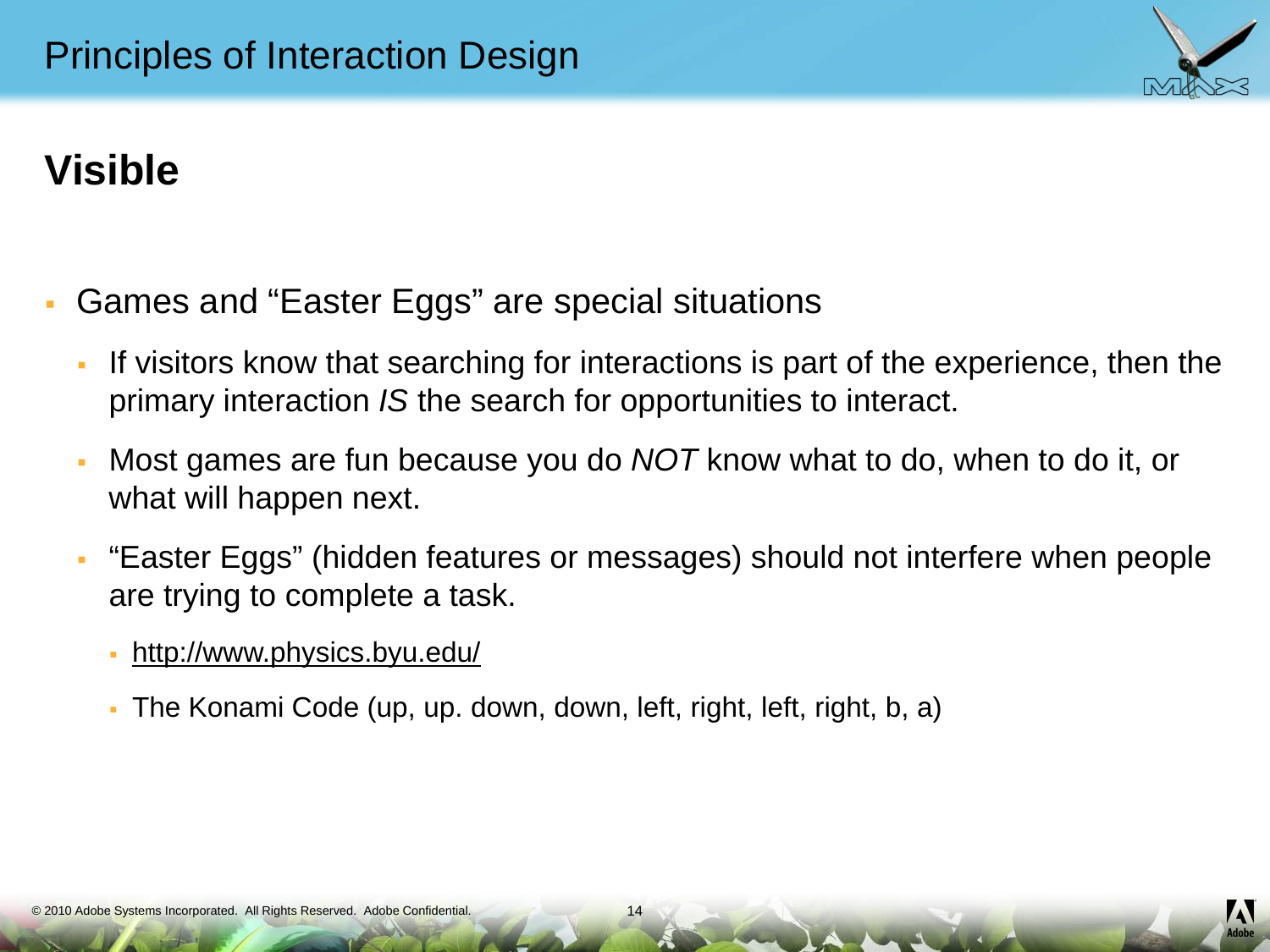

# **Learnable**

- Interactions should be easy to learn AND easy to remember
	- Ideally: use it once, learn it rapidly, and remember it forever.
	- **Practically:** use it a few times, learn it, and hope they remember it for next time.
- "Intuitive" really means "single trial learning."
- Learning Theory
	- Operant Conditioning (getting a reward/feedback OR punishment/error.)
	- Observational Learning (see someone else model the behavior or see a demo and then imitate it.)

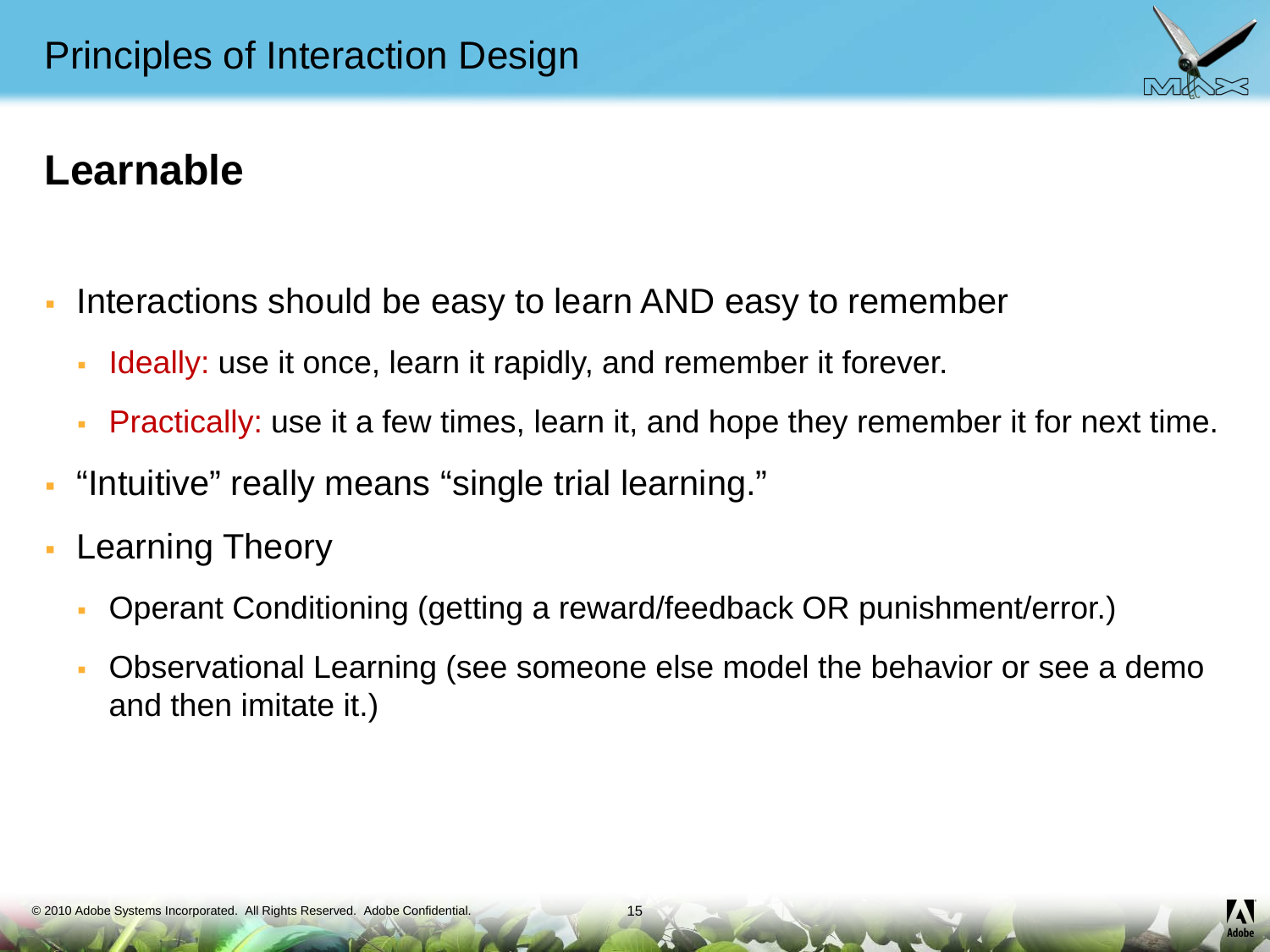

# **Learnable**

- Learnability is often equated with "ease of use", but even interfaces that are easy to use may require learning, and the more we use an interface (and the more we learn), the easier it seems.
	- Practice, habits, and automaticity
- People learn behaviors from experiences across the web and devices, and even from real-world places and objects:
	- Transfer of learning we take our experiences with us.
	- Perceived affordances when the affordance of real objects are represented metaphorically or analogously in digital form (e.g., buttons with depth look pushable.)
- Take advantage of what people already know.

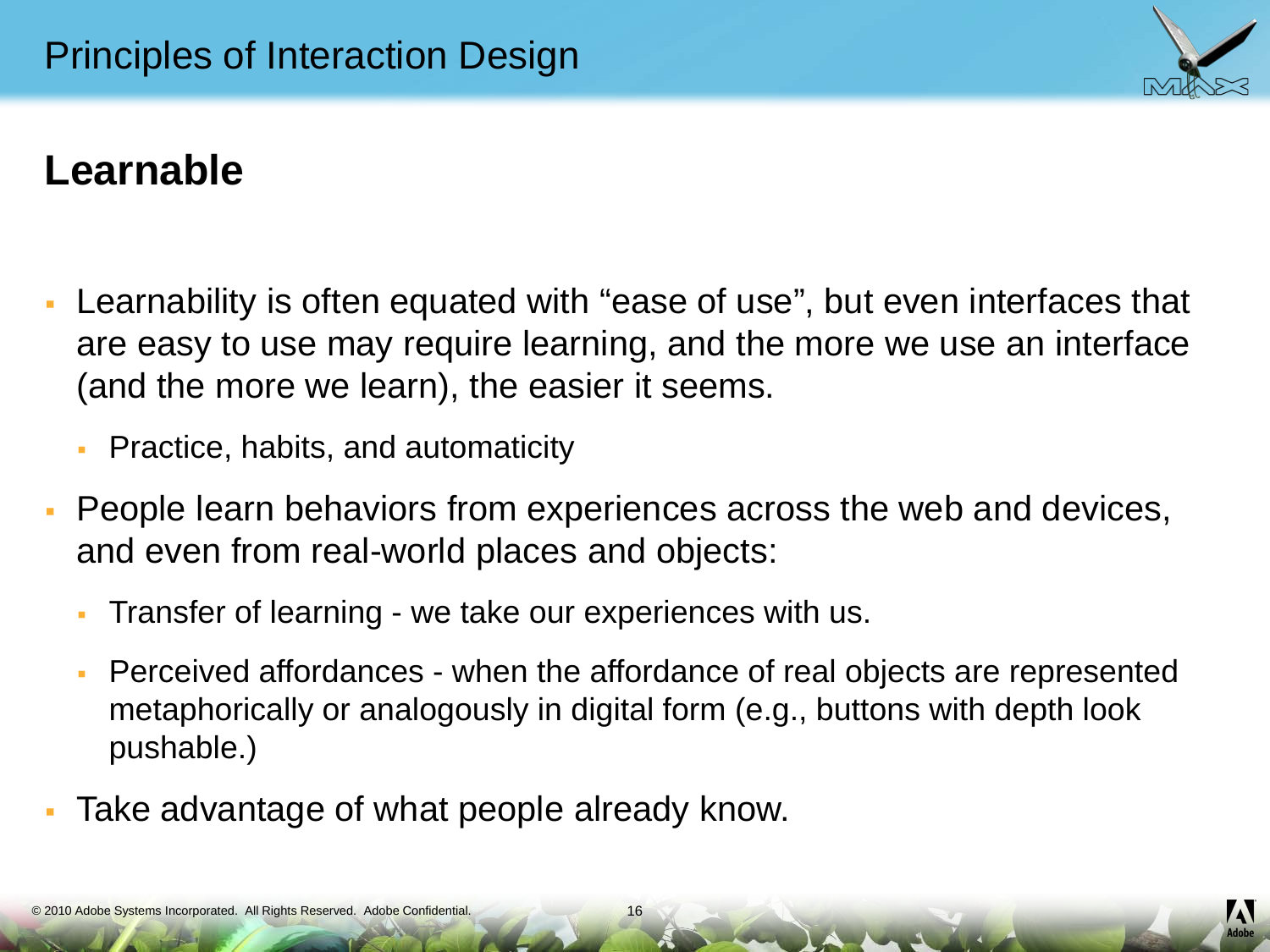

# **Learnable**

- Gestures for touch interfaces pose new (old?) challenges:
	- Gestures are "invisible" and leave no trace it is possible to do something and get a desired result yet not be able to understand or remember what you did (or accidentally interact with unintended touches.)
	- Gestures can be arbitrary:
		- Tap and release, tap and hold, tap and hold long, double-tap, multi-finger tap, tap/hold and drag, single finger drag, multi-finger drag, pinch, stretch, etc.
		- Gestures can be altered or deactivated in defined screen regions, such as swipe moving an image in a window but not moving the page containing the window
		- It can be difficult to demonstrate gestures on-screen
	- People are still learning new forms of gestural interaction consistency and design patterns are very important.
	- Consult the Human Interface Guidelines for standards to ensure transfer of learning and consistency.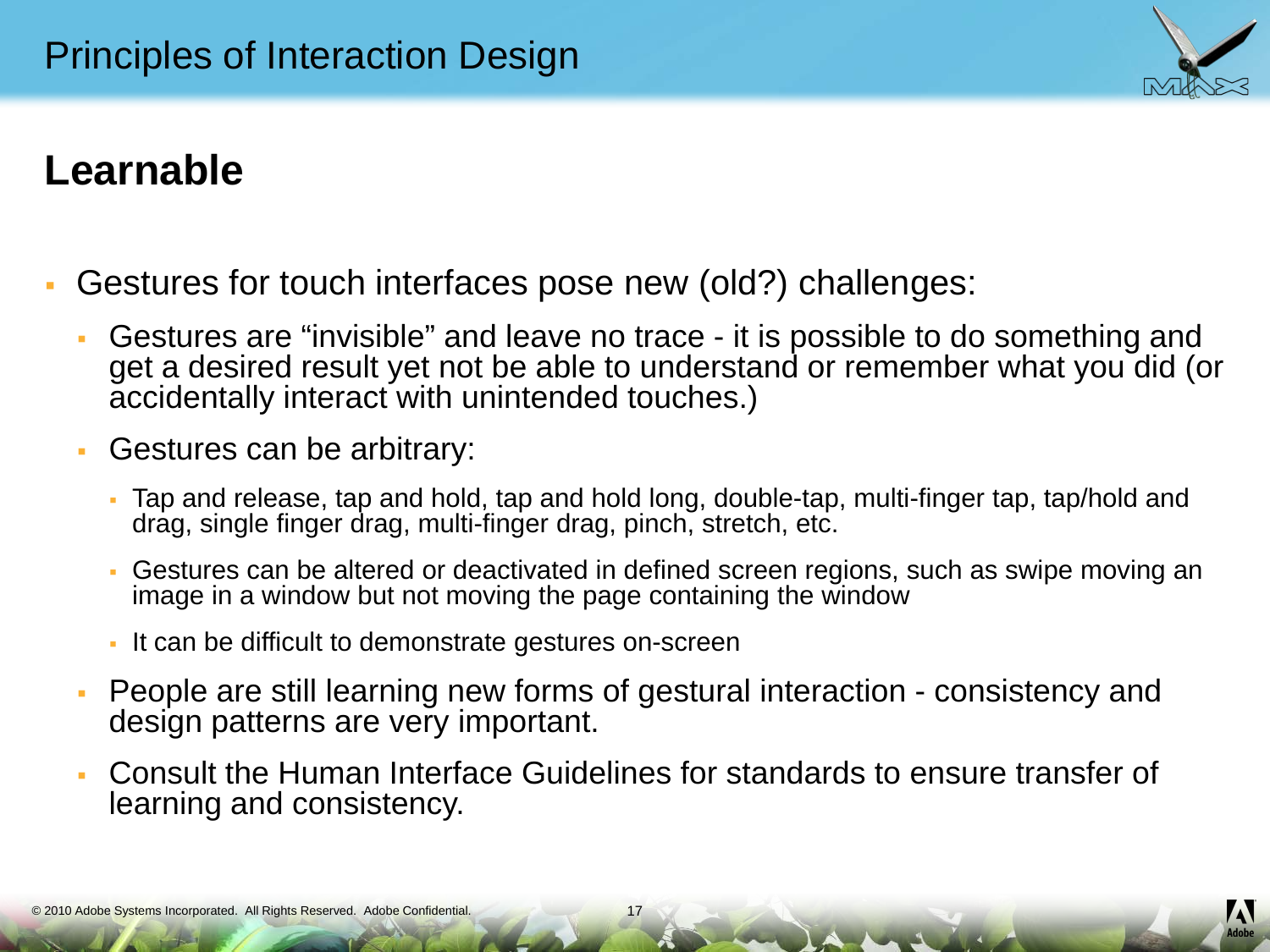#### Principles of Interaction Design



#### **Learnable**





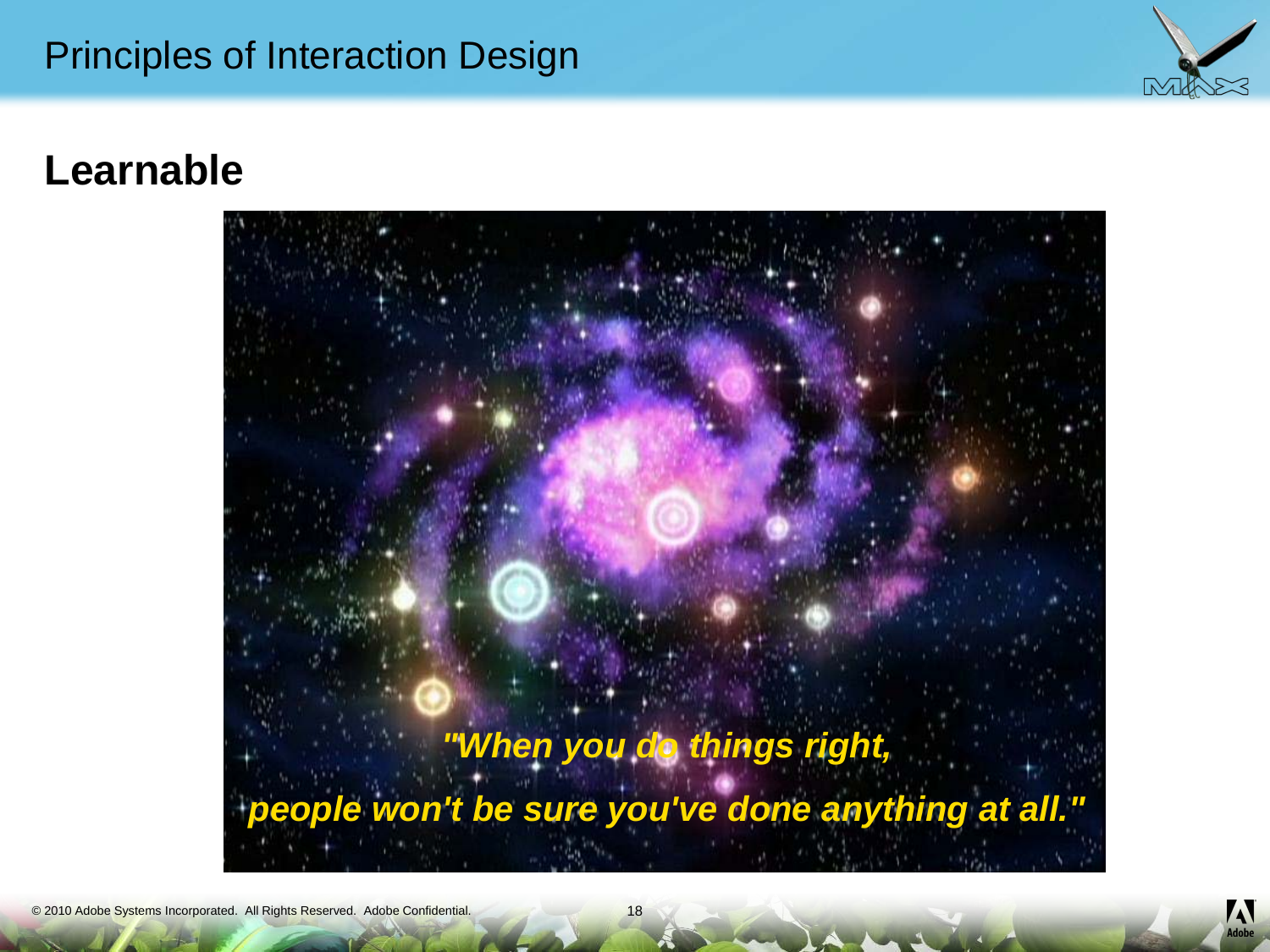

"If you can accurately predict what's going to happen next in an interaction, it's because the action you're taking is understandable, clear, logical, and makes you feel confident."

- Robert Hoekman, Jr.

 The design should set accurate expectations about what will happen *before* the interaction has occurred.

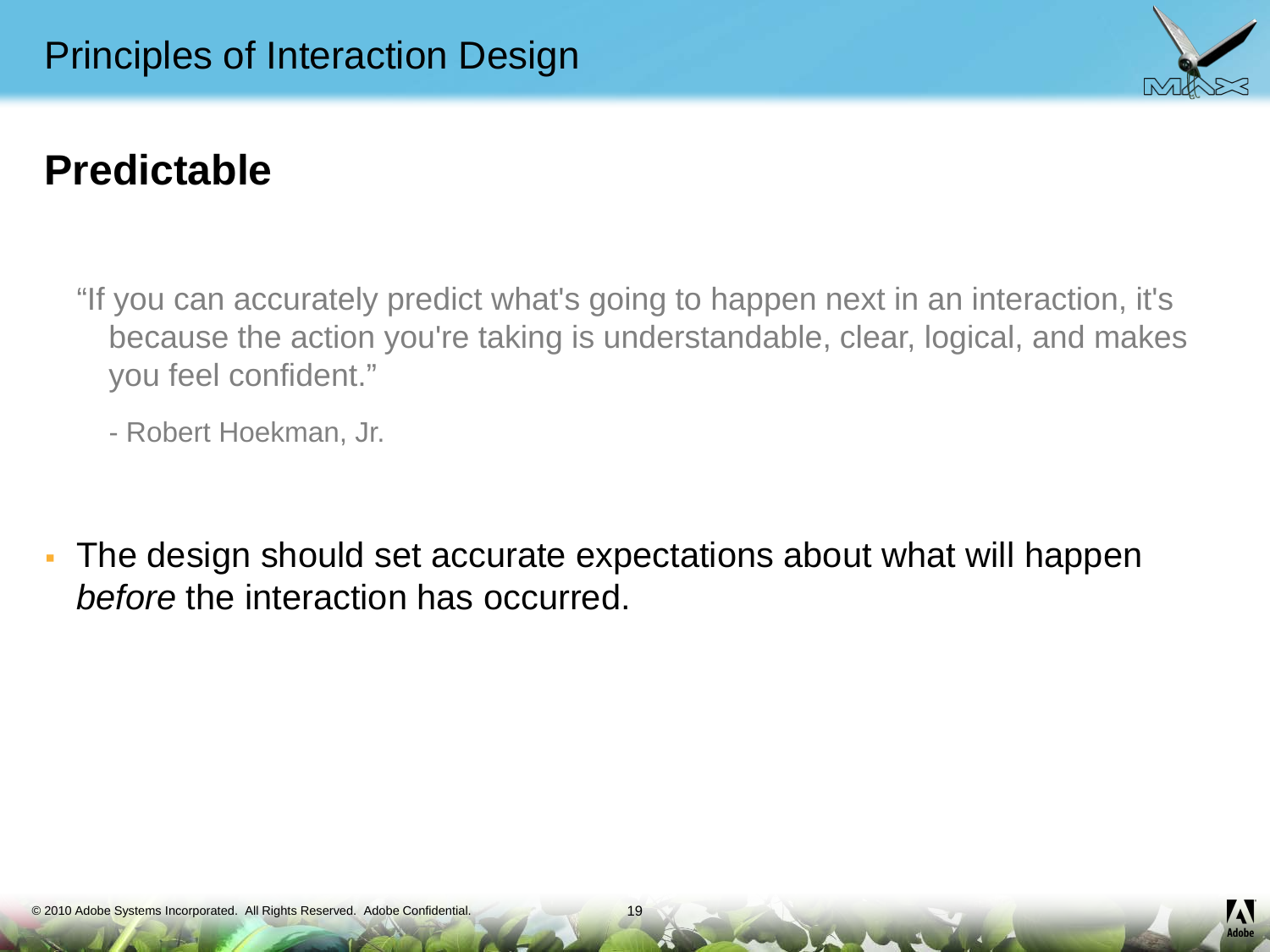

- If you can drop a person into the depths of a site or application, ask these four questions, and get correct answers to all four, then you have provided a strong sense of place, set the correct expectations, and made it possible for people to accurately predict the outcomes of interactions:
	- Where are you?
	- How might you have arrived here?
	- What can you do here?
	- Where can you go from here?



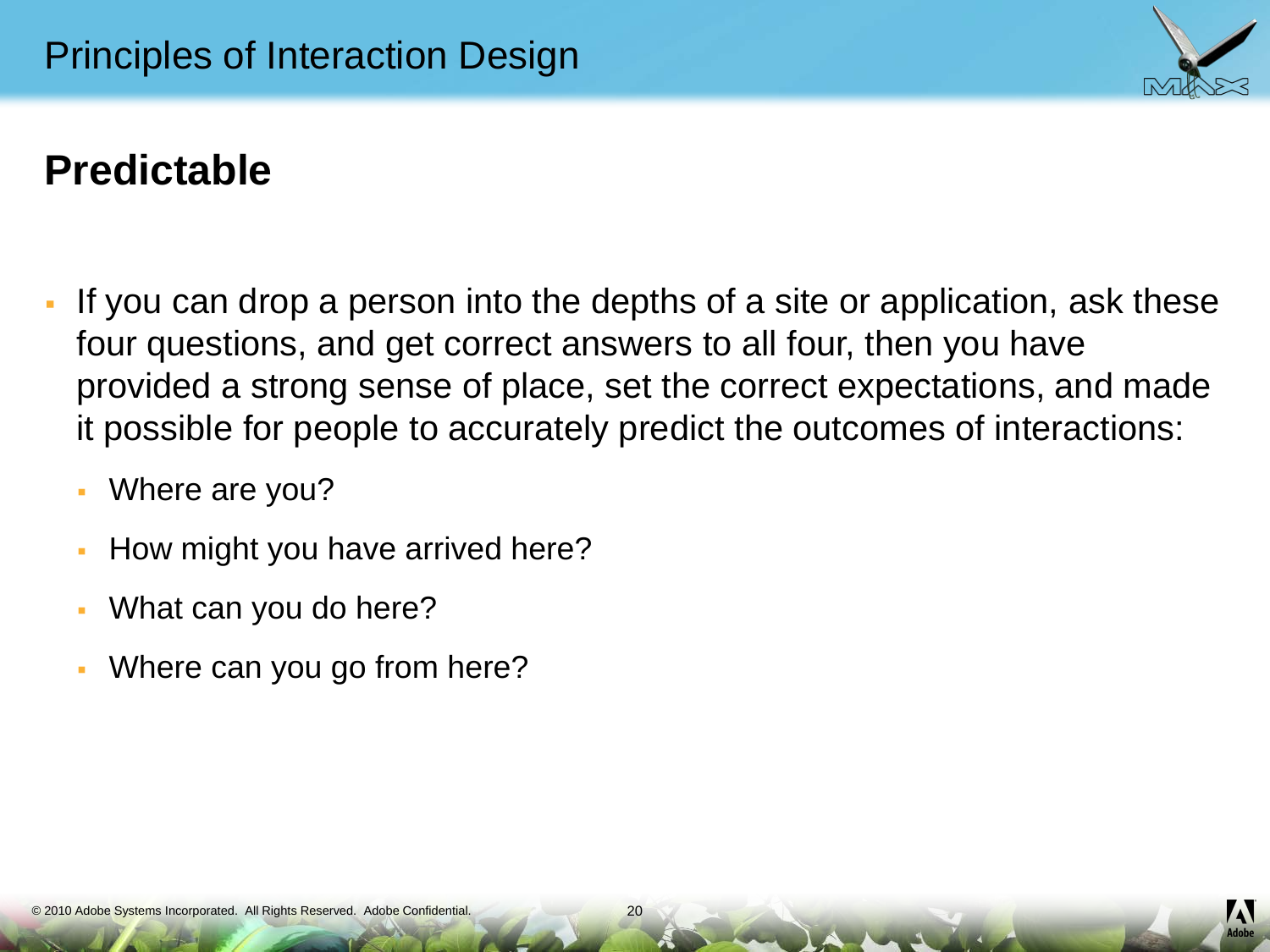

- People are still click-happy.
	- When they do not *know* what to do or what they *can* do, they will attempt interaction with anything that could possibly be clickable or touchable.
	- When they know what they can do *and* what will happen, they will interact with only what is necessary to complete their task and accomplish their goal.

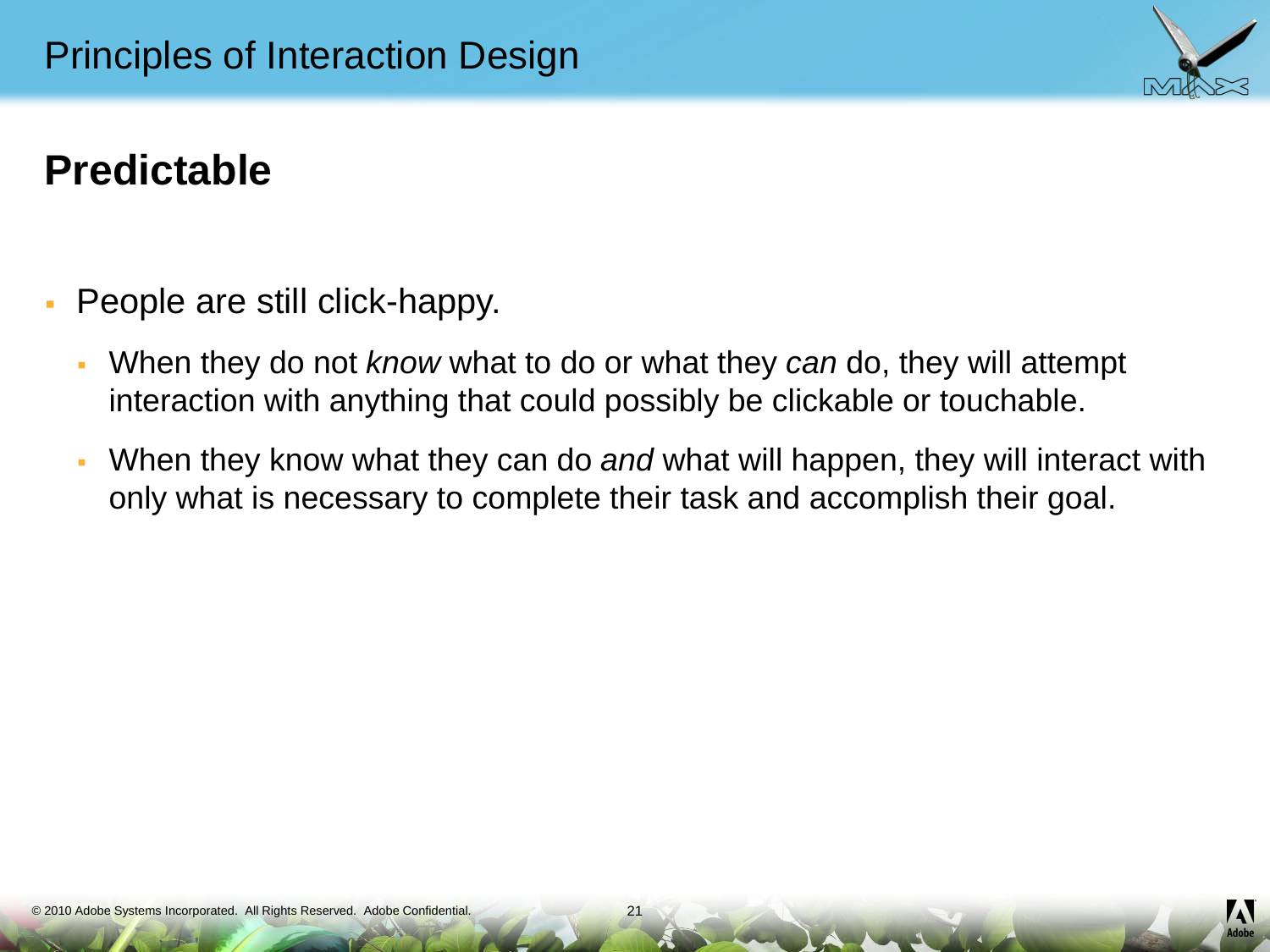

- Use previews to set expectations and define constraints for new or complex interactions:
	- Show what can be done while the interface loads.
	- Show a high-level view of the structure to provide context (a "map")
- Labels, instructions, icons, and images can all be used to set expectations about:
	- What to do (touch here!)
	- What will happen (open/close this, drag this over there)
	- Where the visitor will go (foster a sense of place)
	- How the interface will respond (do  $X$  and  $Y$  will happen)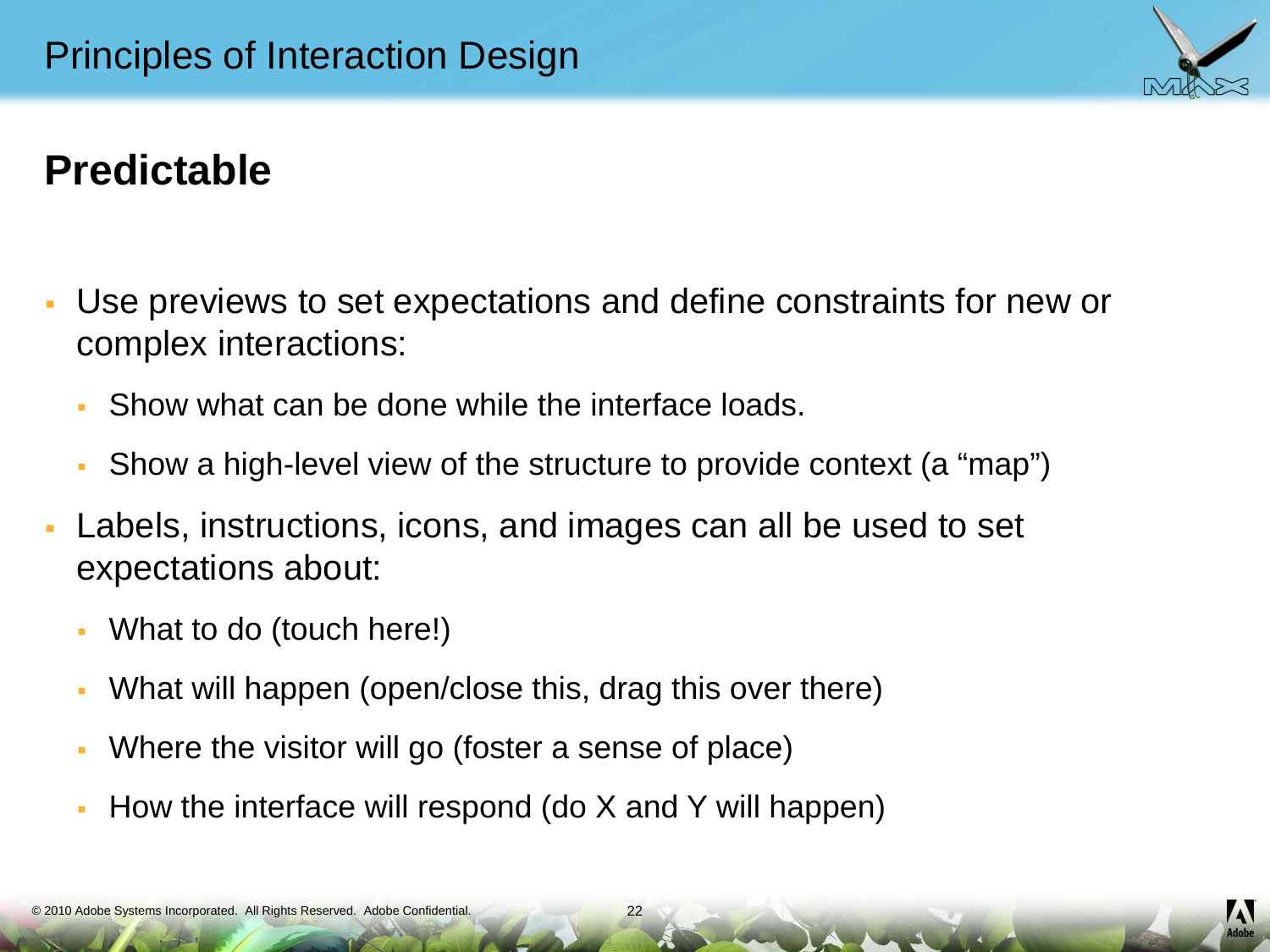- Feedback can provide information about:
	- Location (where am I?)
	- Status (what is happening? is it still happening?)
	- Future (via previews) (what will happen?)
	- Closure (outcomes and results) (it has happened.)



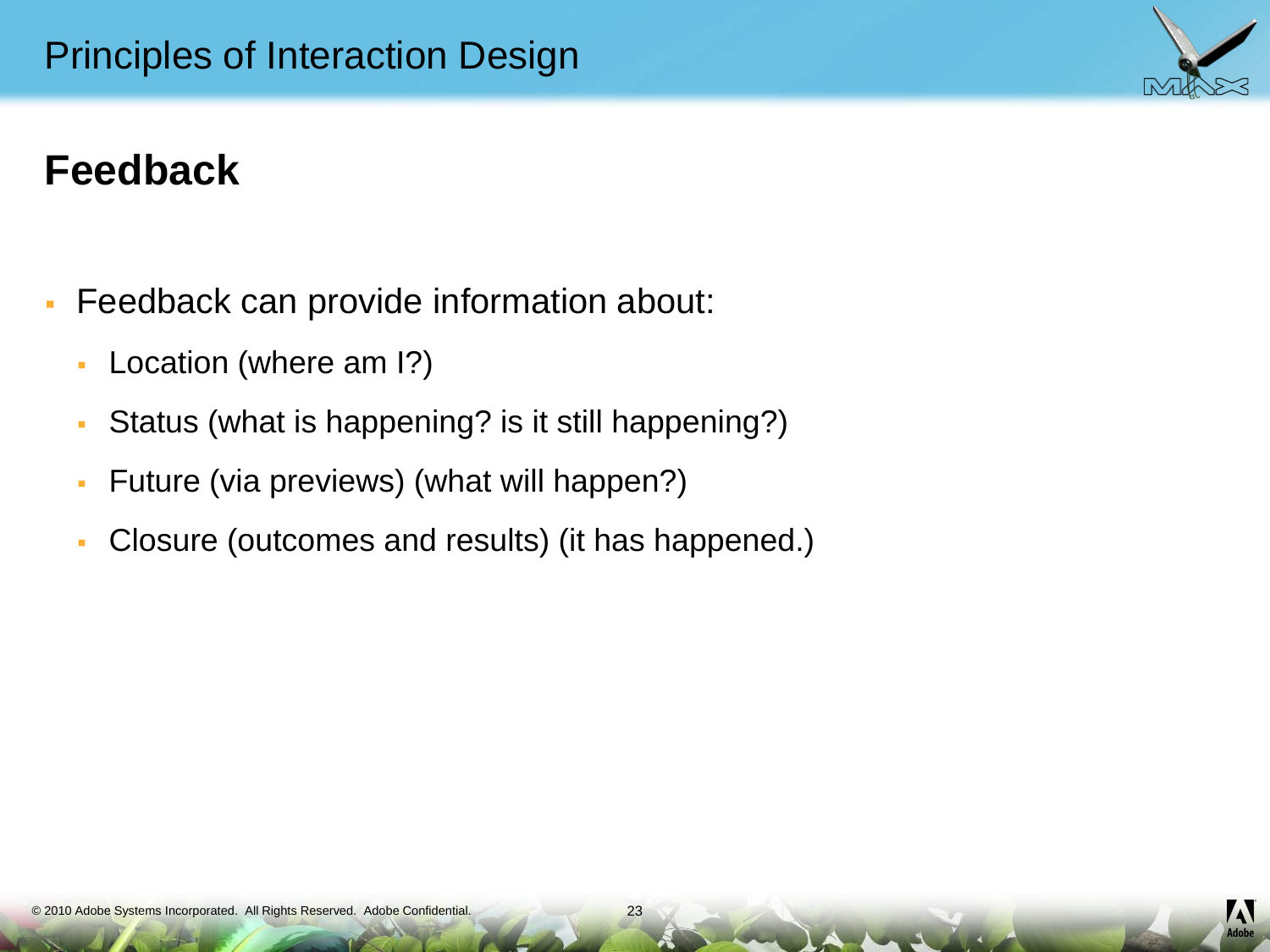

- Every action should produce a visible and understandable reaction
	- Acknowledge interactions let people know they have been heard (or felt or seen.)
	- Failing to acknowledge an interaction can lead to unnecessary repetition of actions and possibly errors or mistakes (e.g., clicking on the **BUY NOW** button multiple times submits multiple orders, and I needed only one pair of these...)



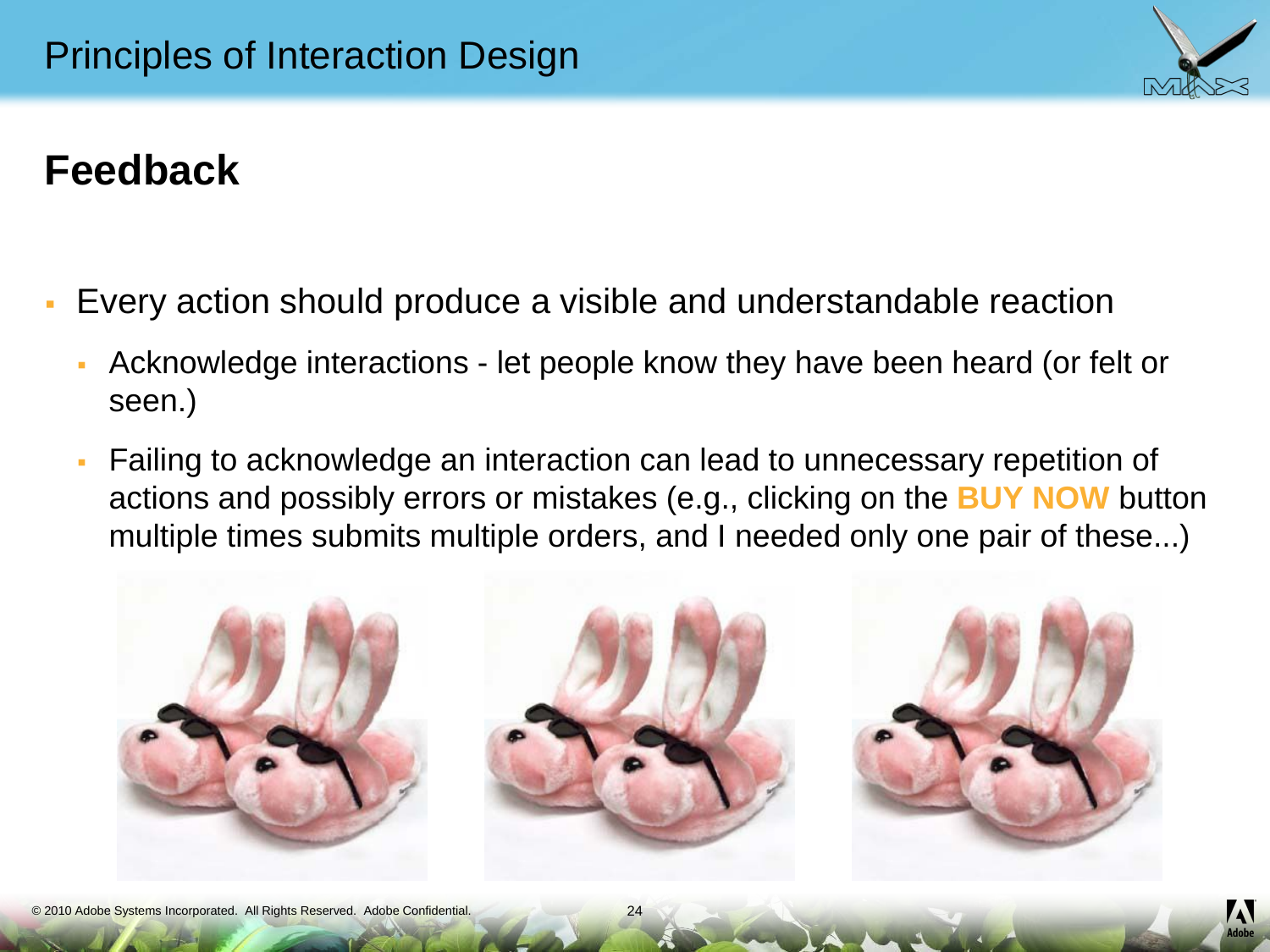

- Do not interrupt the visitor's experience.
	- Feedback should complement the experience, not complicate it.
- Allow undo to reverse choices (and to correct mistakes.)
	- Mistakes are incorrect choices, but they do not always result in errors (e.g., I can accidentally transfer \$1000 instead of \$100 from my bank account, but it's not an error unless I do not have \$1000 to transfer.)
	- Undo can also be used to revert to prior states to recover from a mistake or from an error that may not be understood (just go back and let me try again!)

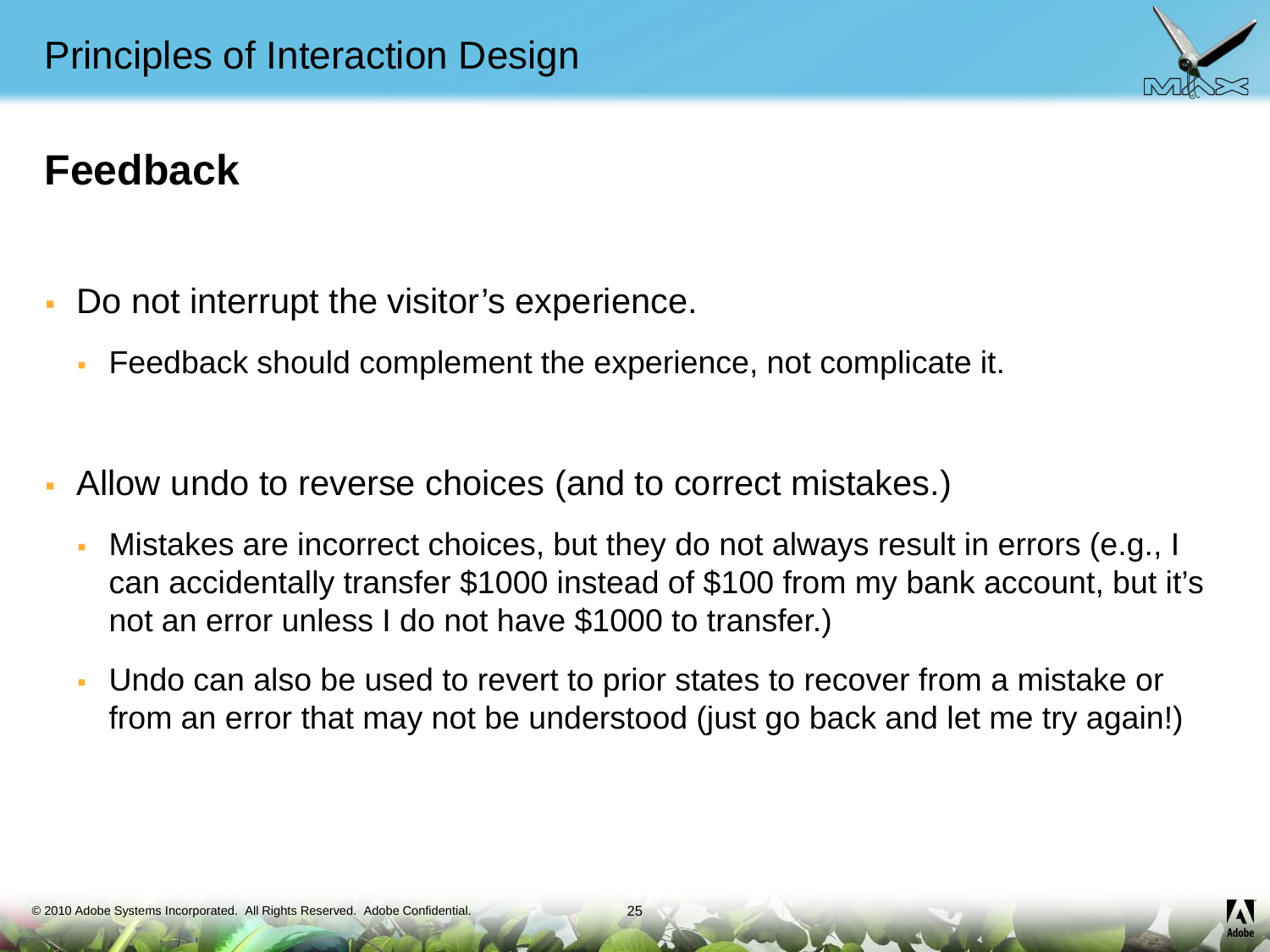- Error prevention is the best error handling.
- **Error messages should:** 
	- Describe what happened,
	- **Explain why it happened,**
	- **Suggest how to resolve the error, and**
	- Never blame the person.

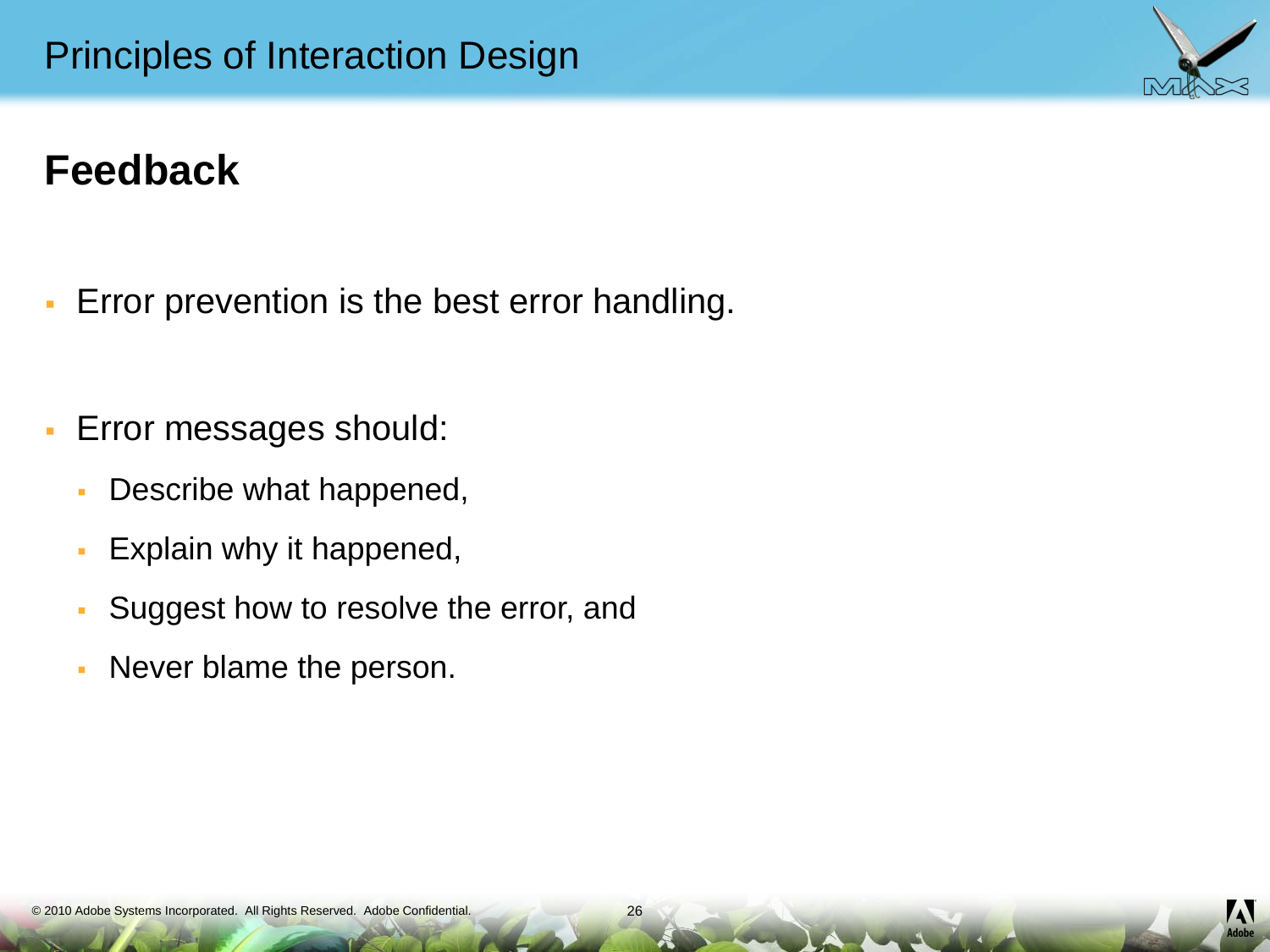

### **These Five Factors are Interrelated**

- 1. Visibility of opportunity can invite interaction.
- 2. When predictions (or expectations) are accurate, the interaction is easier to learn.
- 3. Feedback facilitates learning.
- 4. Consistency of design allows application of learned behaviors across similar situations.

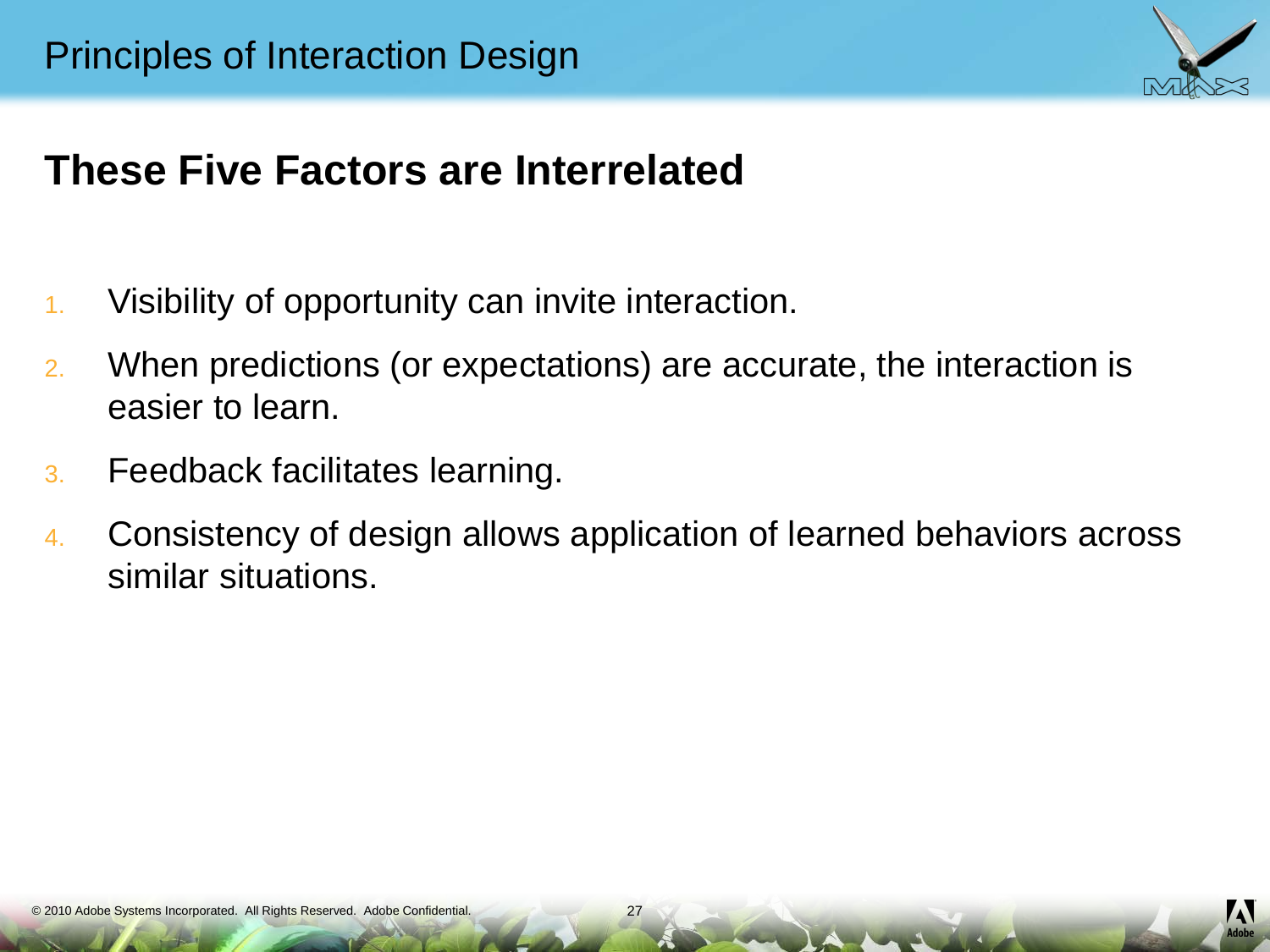

### **These Five Factors are Interrelated**



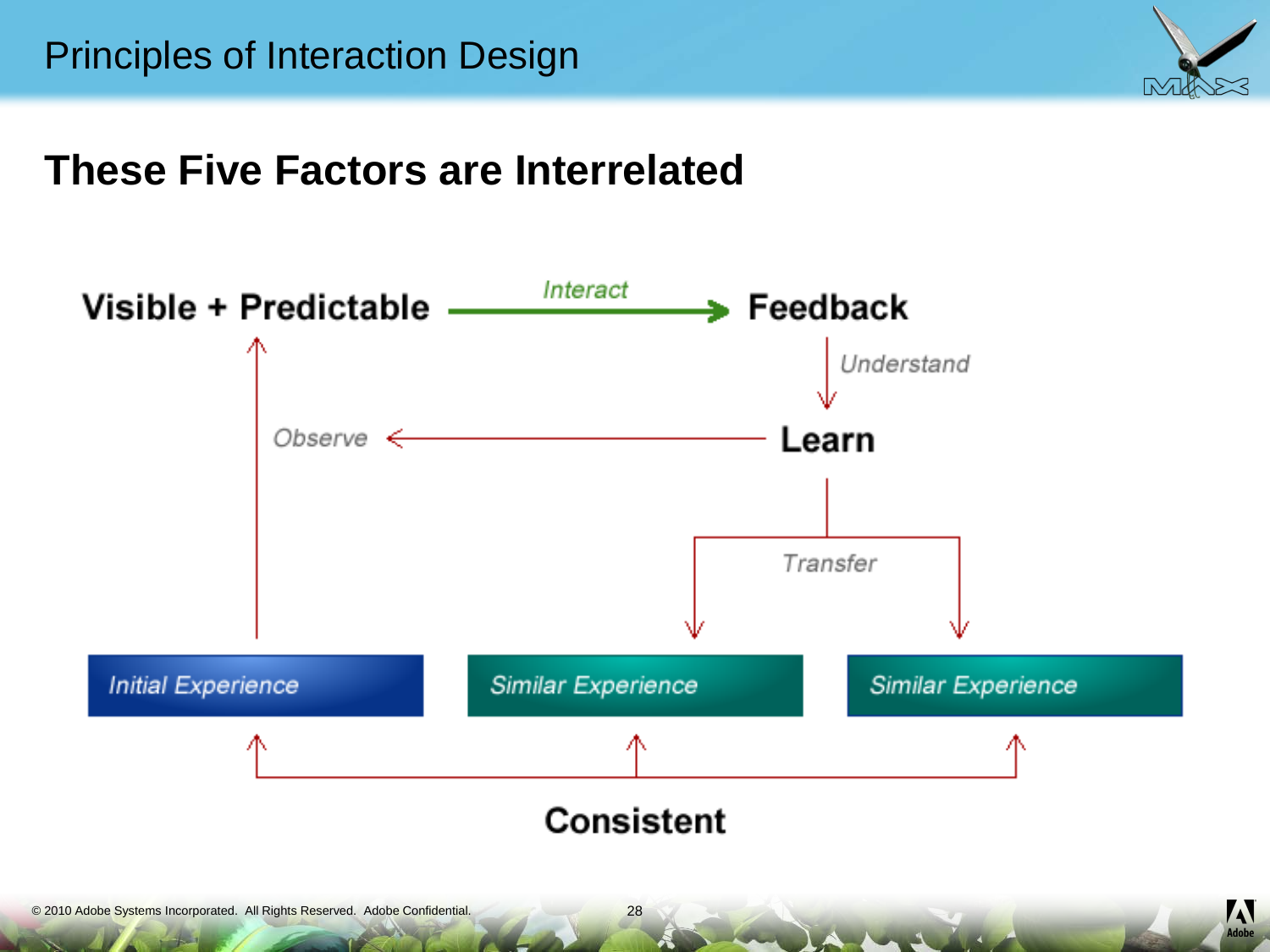

# **The Responsibilities of an Interaction Designer**

- You are not designing for yourself.
- Understand the goals and needs for which you are designing.
- Think analytically and critically about the design and the experience.
- Never hinder, obstruct, or interfere with the experience.
- Advocate for the visitor yet strive to achieve to the business goals.
- Break everything you design by being your own worst visitor.
- And again: You are not designing for yourself.

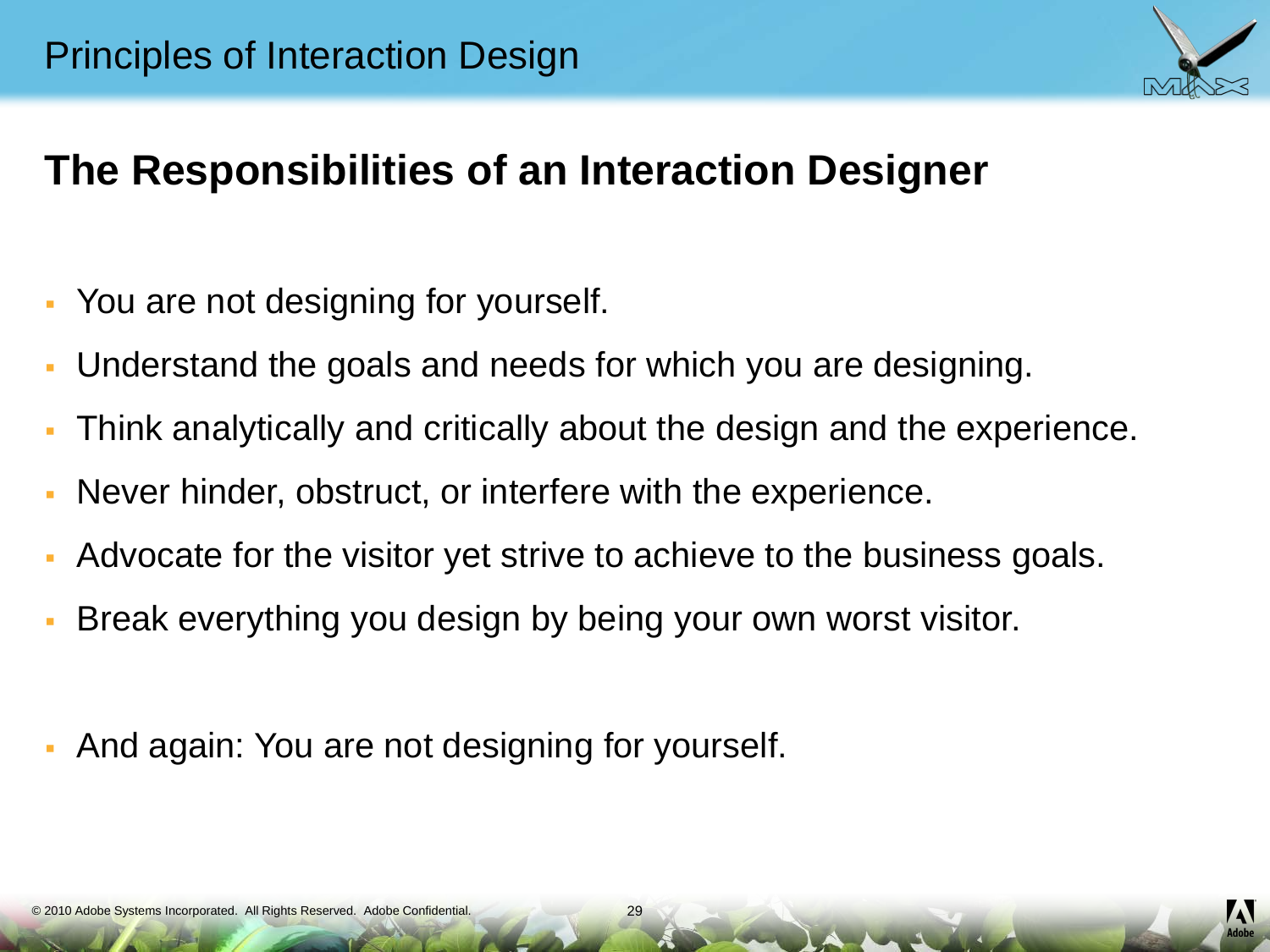

### **Questions?**

This has been a very brief introduction. What else would you like to discuss?



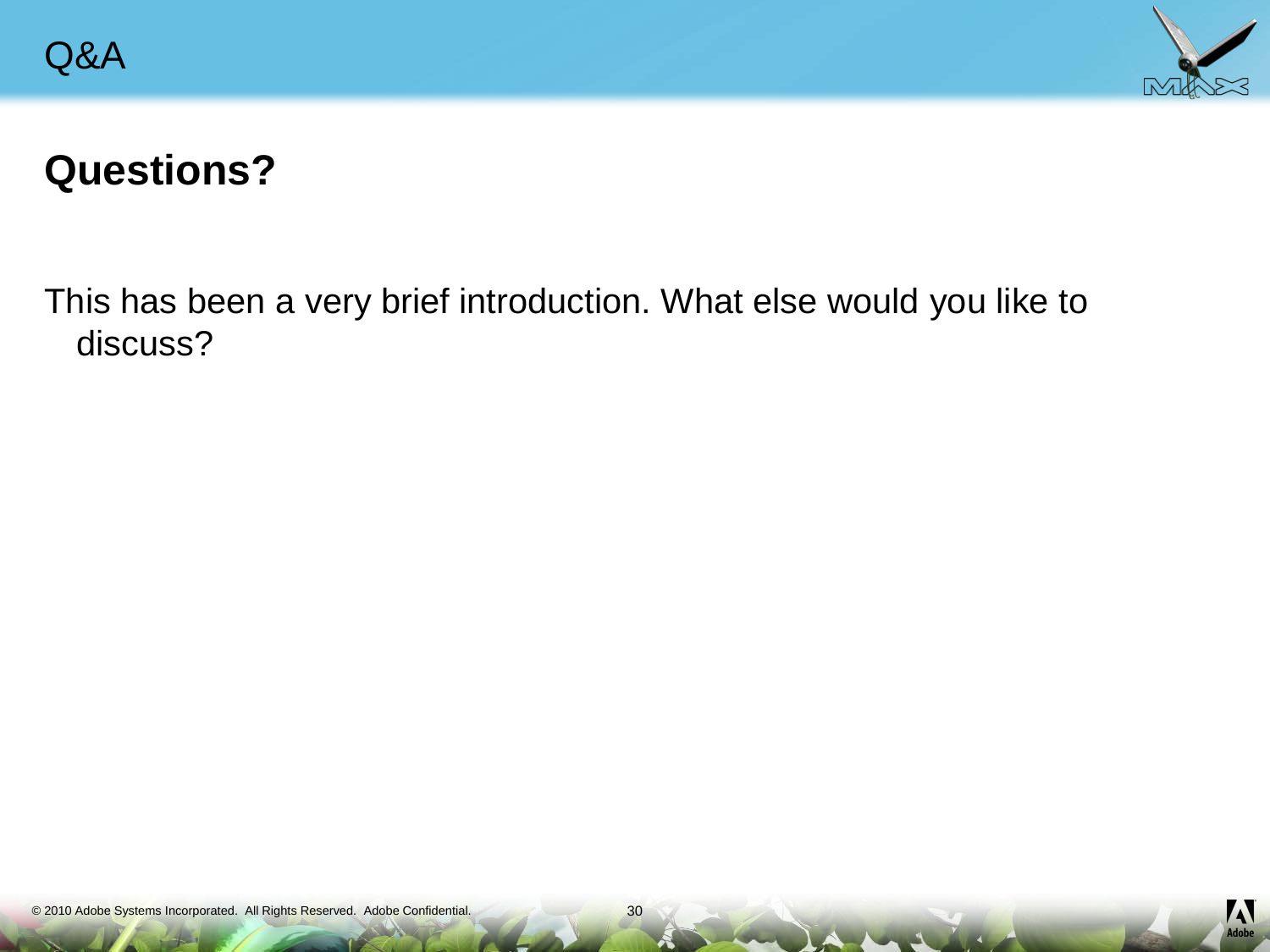# **Thank You!**

#### David M. Hogue, Ph.D.

| Email:    | dave@idux.com                     |
|-----------|-----------------------------------|
| Blog:     | www.idux.com                      |
| Twitter:  | @DaveHogue                        |
| LinkedIn: | http://www.linkedin.com/in/dhogue |
| AIM:      | DaveHogue                         |
| Skype:    | d.hogue                           |